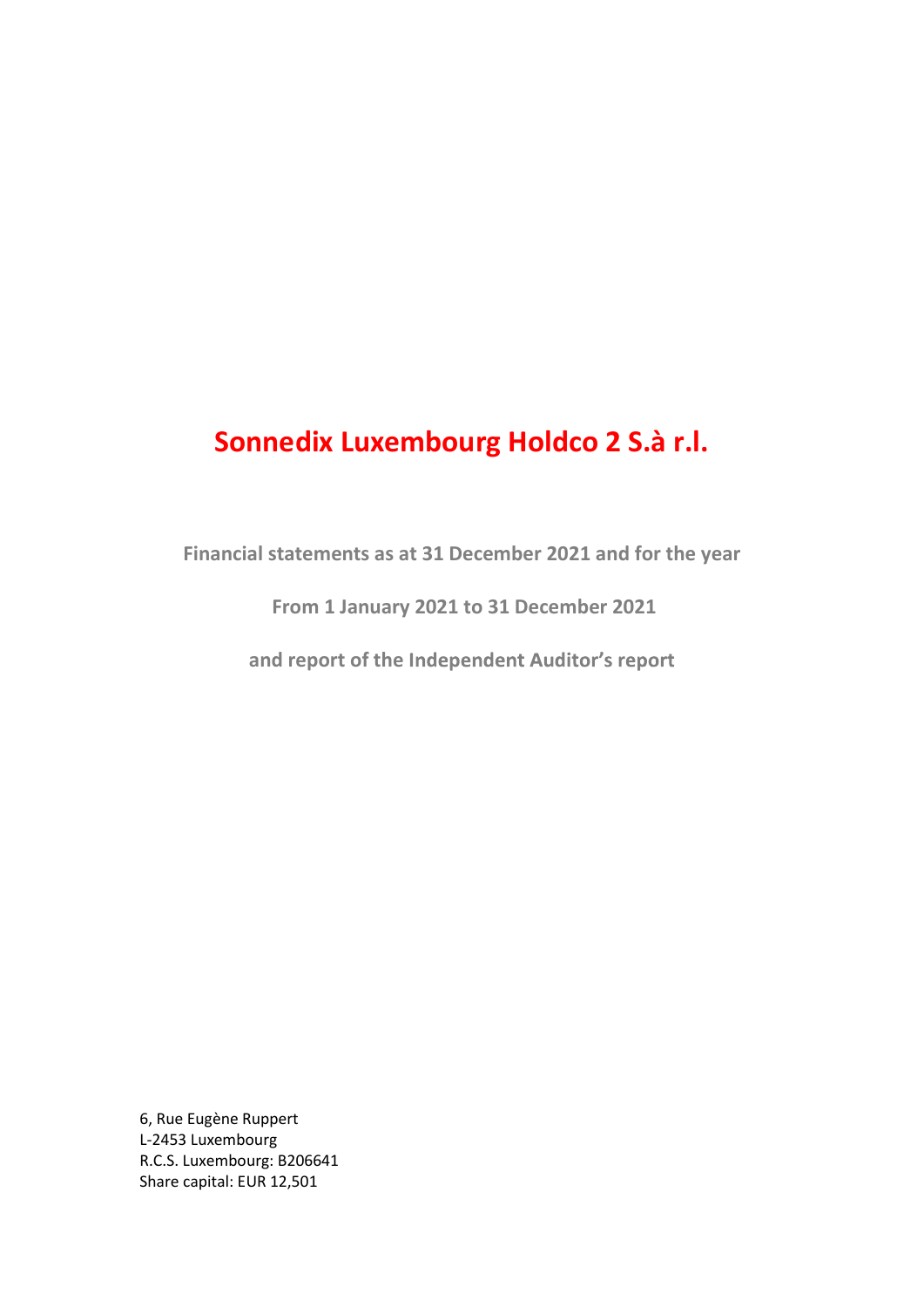#### Statement of profit or loss and other comprehensive income

for the year from 1 January 2021 to 31 December 2021

(All amounts in Euro unless otherwise stated)

## Table of contents

Financial statements

#### Pages

| Report of the Independent Auditor's report                 | 2-4 |
|------------------------------------------------------------|-----|
| Statement of profit or loss and other comprehensive income |     |
| Statement of financial position                            | 6   |
| Statement of changes in equity                             |     |
| Statement of cash flows                                    | 8   |
| Notes to the financial statements                          |     |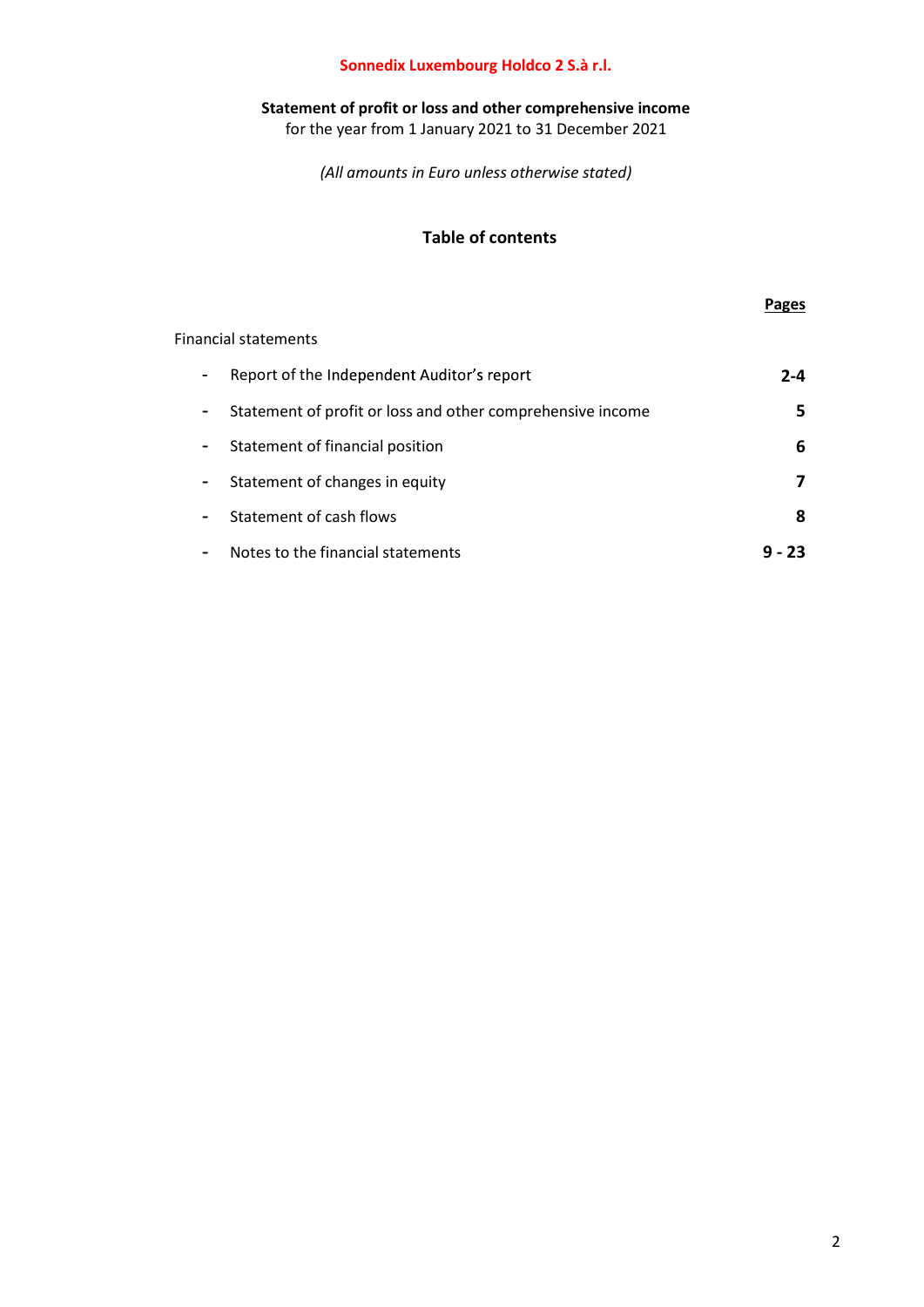

Ernst & Young Société anonyme

35E, Avenue John F. Kennedy L-1855 Luxembourg

B.P. 780 L-2017 Luxembourg R.C.S. Luxembourg B 47 771 TVA LU 16063074

Tel: +352 42 124 1 www.ey.com/en\_lu

## **Independent auditor's report**

To the Manager of Sonnedix Luxembourg Holdco 2 S.à r.l. 6, Rue Eugène Ruppert L-2453 Luxembourg

#### **Opinion**

We have audited the financial statements of Sonnedix Luxembourg Holdco 2 S.à r.l.. (the "Company"), which comprise the statement of financial position as at 31 December 2021, and the statement of profit or loss and other comprehensive income, the statement of changes in equity and statement of cash flows for the year then ended, and the notes to the financial statements, including a summary of significant accounting policies.

In our opinion, the accompanying financial statements give a true and fair view of the financial position of the Company as at 31 December 2021, and of its financial performance and its cash flows for the year then ended in accordance with International Financial Reporting Standards ("IFRS") as adopted by the European Union.

#### **Basis for Opinion**

We conducted our audit in accordance with the Law of 23 July 2016 on the audit profession (the "Law of 23 July 2016") and with International Standards on Auditing ("ISAs") as adopted for Luxembourg by the "Commission de Surveillance du Secteur Financier" ("CSSF"). Our responsibilities under the Law of 23 July 2016 and ISAs as adopted for Luxembourg by the CSSF are further described in the "responsibilities of the "réviseur d'entreprises agréé" for the audit of the financial statements" section of our report. We are also independent of the Company in accordance with the International Code of Ethics for Professional Accountants, including International Independence Standards, issued by the International Ethics Standards Board for Accountants ("IESBA Code") as adopted for Luxembourg by the CSSF together with the ethical requirements that are relevant to our audit of the financial statements, and have fulfilled our other ethical responsibilities under those ethical requirements. We believe that the audit evidence we have obtained is sufficient and appropriate to provide a basis for our opinion.

#### **Responsibilities of the Manager for the financial statements**

The Manager is responsible for the preparation and fair presentation of these financial statements in accordance with IFRS as adopted by the European Union, and for such internal control as the Manager determines is necessary to enable the preparation of financial statements that are free from material misstatement, whether due to fraud or error.

In preparing the financial statements, the Manager is responsible for assessing the Company's Group's ability to continue as a going concern, disclosing, as applicable, matters related to going concern and using the going concern basis of accounting unless the Manager either intends to liquidate the Company or to cease operations, or has no realistic alternative but to do so.

 $-2-$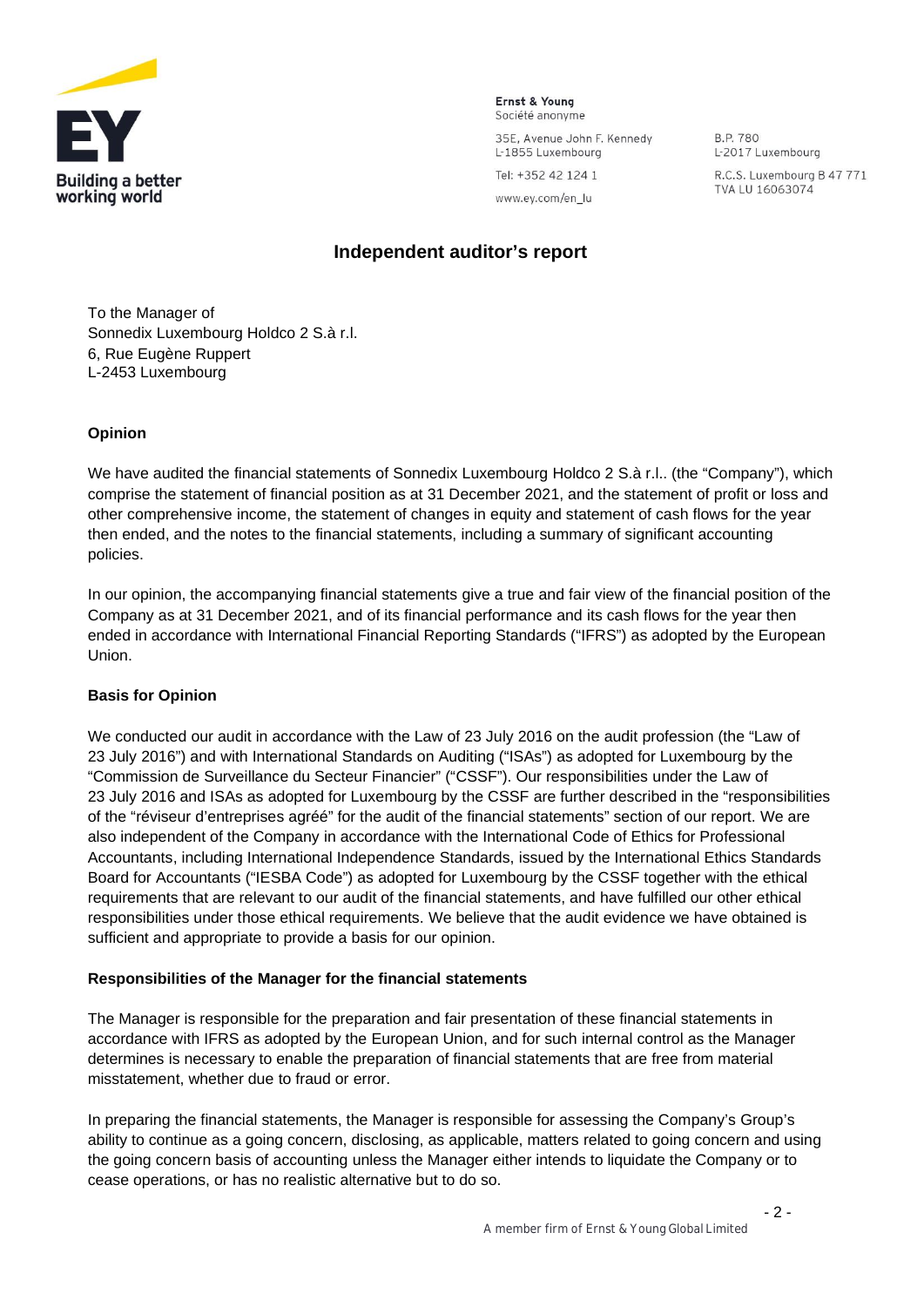

#### **Responsibilities of the "réviseur d'entreprises agréé" for the audit of the financial statements**

Our objectives are to obtain reasonable assurance about whether the financial statements as a whole are free from material misstatement, whether due to fraud or error, and to issue a report of the "réviseur d'entreprises agréé" that includes our opinion. Reasonable assurance is a high level of assurance, but is not a guarantee that an audit conducted in accordance with the Law of 23 July 2016 and with ISAs as adopted for Luxembourg by the CSSF will always detect a material misstatement when it exists. Misstatements can arise from fraud or error and are considered material if, individually or in the aggregate, they could reasonably be expected to influence the economic decisions of users taken on the basis of these financial statements.

As part of an audit in accordance with the Law of 23 July 2016 and with ISAs as adopted for Luxembourg by the CSSF, we exercise professional judgment and maintain professional skepticism throughout the audit. We also:

- Identify and assess the risks of material misstatement of the financial statements, whether due to fraud or error, design and perform audit procedures responsive to those risks, and obtain audit evidence that is sufficient and appropriate to provide a basis for our opinion. The risk of not detecting a material misstatement resulting from fraud is higher than for one resulting from error, as fraud may involve collusion, forgery, intentional omissions, misrepresentations, or the override of internal control.
- Obtain an understanding of internal control relevant to the audit in order to design audit procedures that are appropriate in the circumstances, but not for the purpose of expressing an opinion on the effectiveness of the Company's internal control.
- Evaluate the appropriateness of accounting policies used and the reasonableness of accounting estimates and related disclosures made by the Manager.
- Conclude on the appropriateness of Manager use of the going concern basis of accounting and, based on the audit evidence obtained, whether a material uncertainty exists related to events or conditions that may cast significant doubt on the Company's ability to continue as a going concern. If we conclude that a material uncertainty exists, we are required to draw attention in our report of the "réviseur d'entreprises agréé" to the related disclosures in the financial statements or, if such disclosures are inadequate, to modify our opinion. Our conclusions are based on the audit evidence obtained up to the date of our report of the "réviseur d'entreprises agréé". However, future events or conditions may cause the Company to cease to continue as a going concern.
- Evaluate the overall presentation, structure and content of the financial statements, including the disclosures, and whether the financial statements represent the underlying transactions and events in a manner that achieves fair presentation.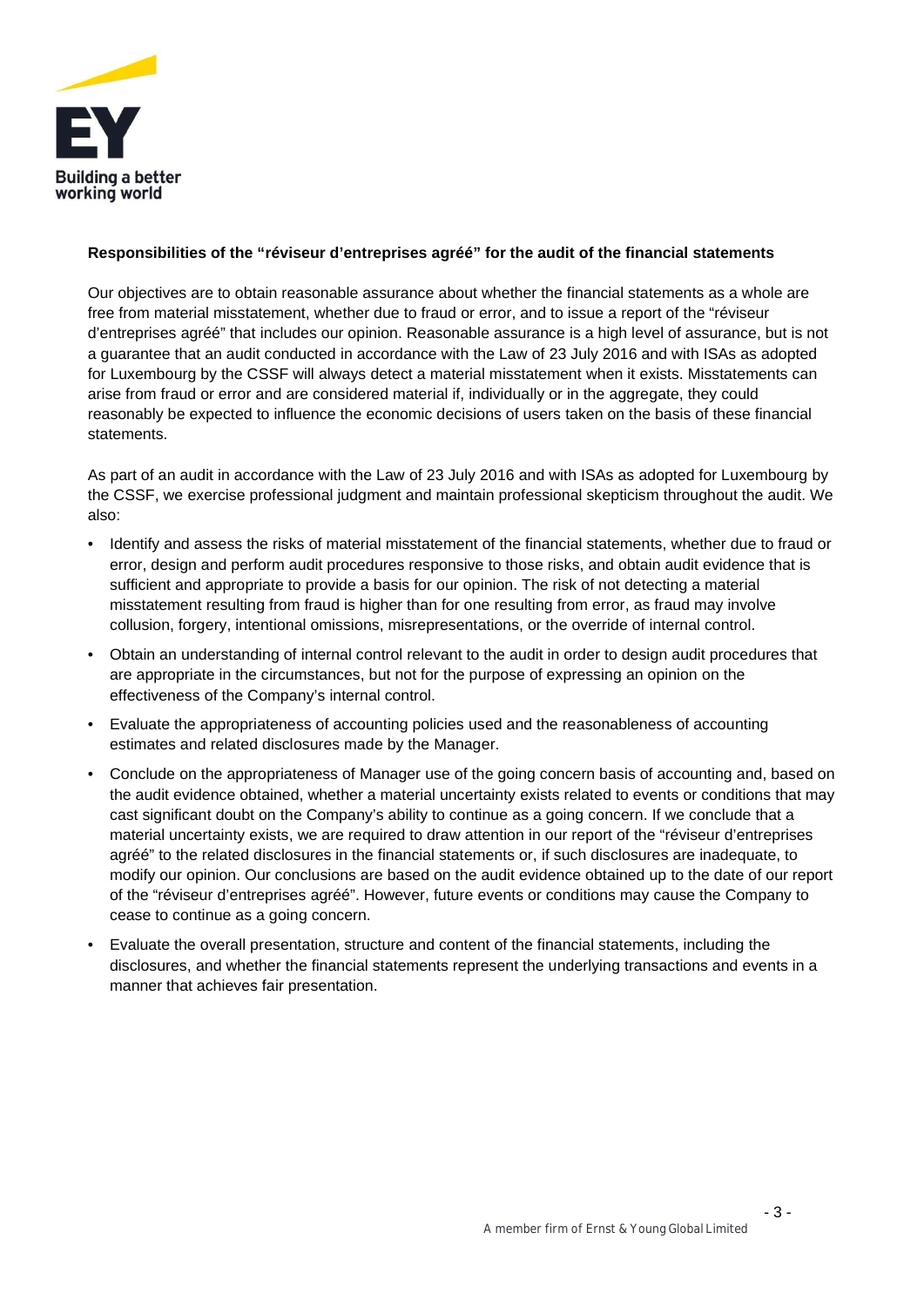

We communicate with those charged with governance regarding, among other matters, the planned scope and timing of the audit and significant audit findings, including any significant deficiencies in internal control that we identify during our audit.

> Ernst & Young Société anonyme Cabinet de révision agréé

leunellos

Anthony Cannella

- 4 -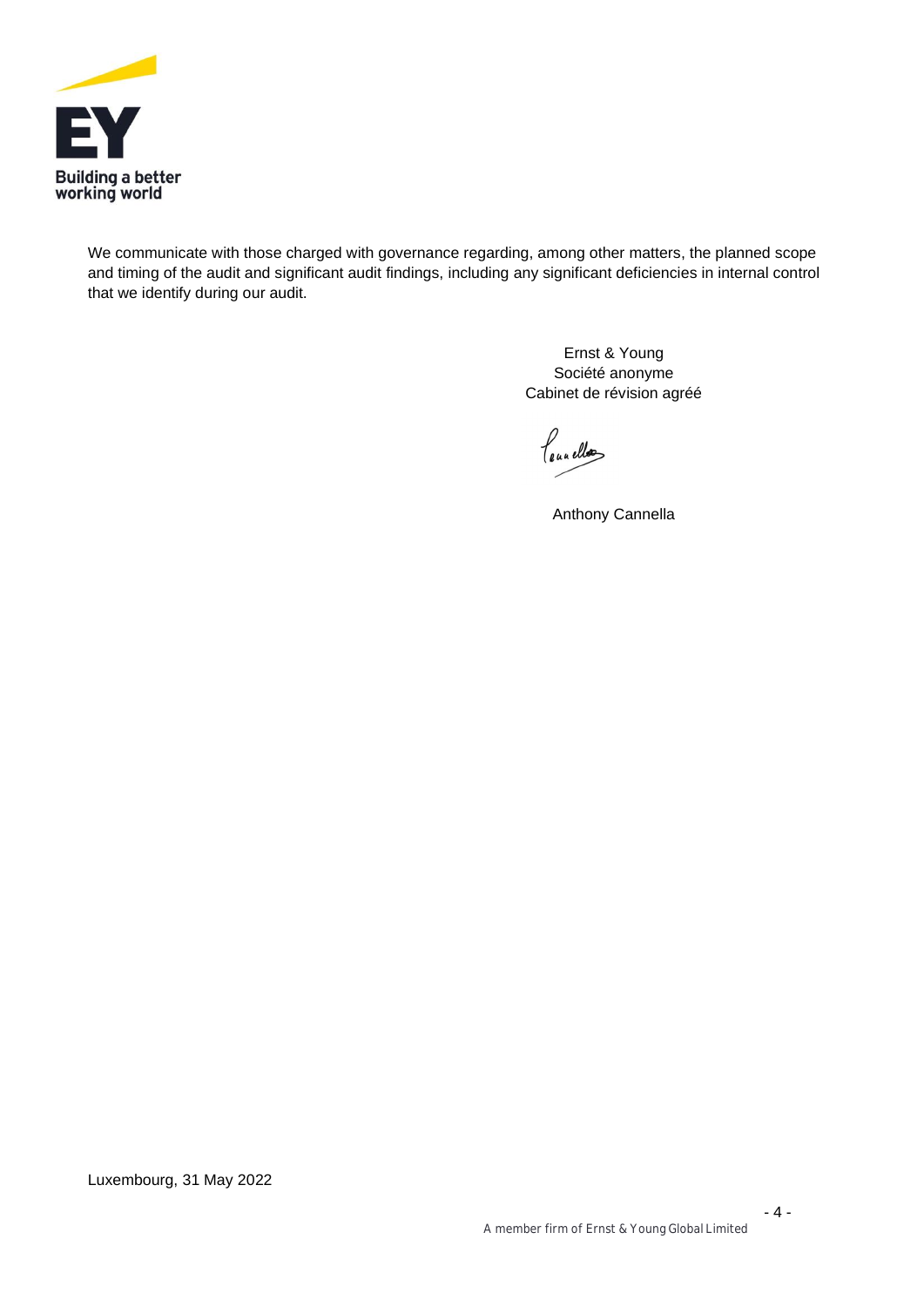#### Statement of profit or loss and other comprehensive income

for the year from 1 January 2021 to 31 December 2021

(All amounts in Euro unless otherwise stated)

|                                       |              | From 1 January 2021 | From 1 January 2020 |
|---------------------------------------|--------------|---------------------|---------------------|
|                                       | <b>Notes</b> | to 31 December 2021 | to 31 December 2020 |
|                                       |              |                     |                     |
| Other income                          |              | 34,990              |                     |
| <b>Total Income</b>                   |              | 34,990              |                     |
|                                       |              |                     |                     |
| Administrative expenses               | 4            | (51, 757)           | (44, 071)           |
| Loss before tax                       |              | (51, 757)           | (44, 071)           |
|                                       |              |                     |                     |
| Tax expense                           | 9            | (4, 815)            |                     |
| Loss for the year                     |              | (21, 582)           | (44, 071)           |
|                                       |              |                     |                     |
| Other comprehensive income            |              |                     |                     |
| Total comprehensive loss for the year |              | (21, 582)           | (44, 071)           |
|                                       |              |                     |                     |

The accompanying notes are an integral part of these financial statements.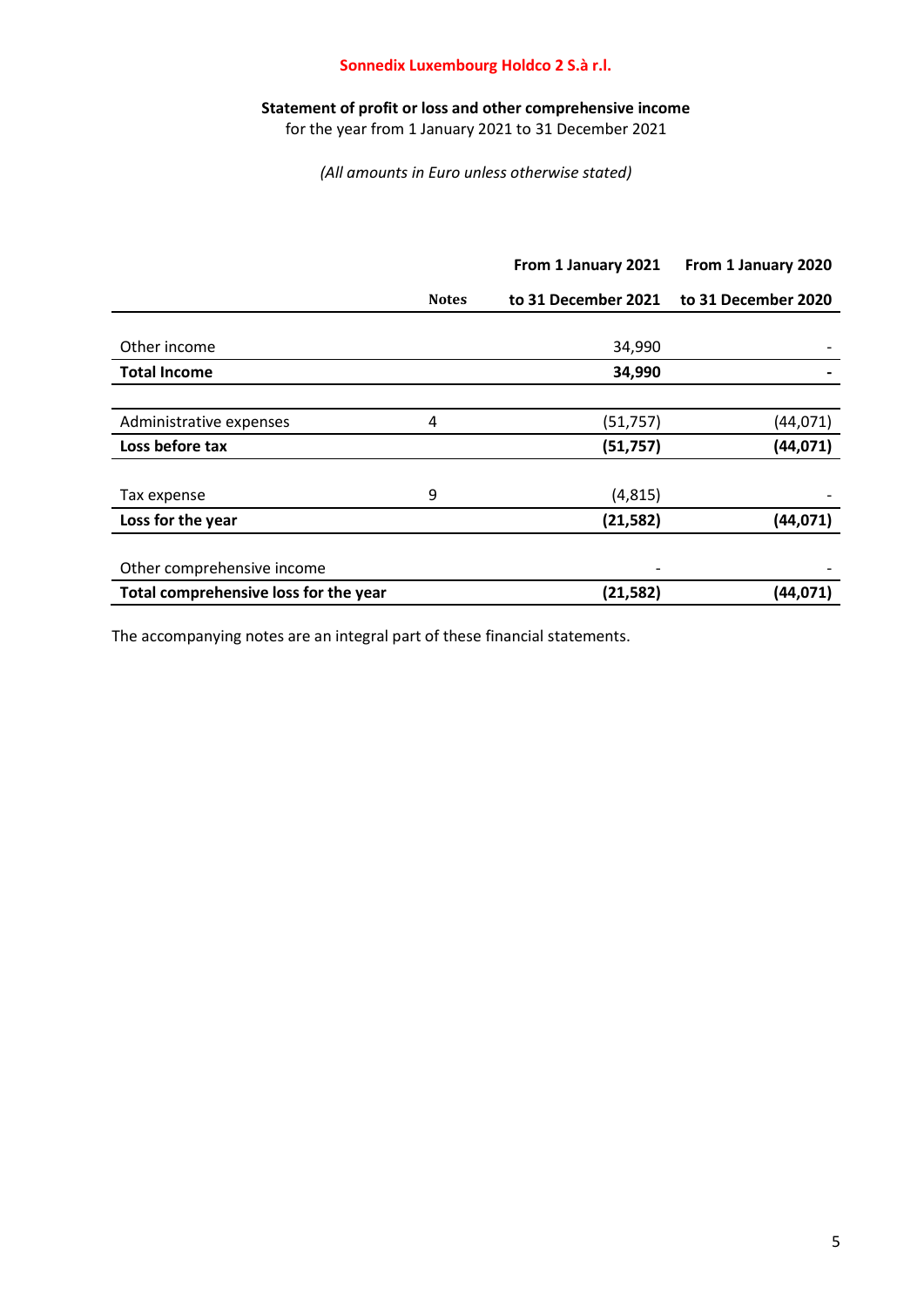## Statement of financial position

as at 31 December 2021

#### (All amounts in Euro unless otherwise stated)

|                                     | <b>Notes</b>   | 2021       | 2020       |
|-------------------------------------|----------------|------------|------------|
| <b>ASSETS</b>                       |                |            |            |
| <b>Non-current assets</b>           |                |            |            |
| Investment in a subsidiary          | 5              | 5,259,757  | 28,419,239 |
| <b>Total non-current assets</b>     |                | 5,259,757  | 28,419,239 |
|                                     |                |            |            |
| <b>Current assets</b>               |                |            |            |
| Other receivables                   |                | 31,494     |            |
| Tax advances                        |                | 14,534     | 11,645     |
| Cash and cash equivalents           | 6              | 167,043    | 101,856    |
| <b>Total current assets</b>         |                | 213,071    | 113,501    |
| <b>Total assets</b>                 |                | 5,472,828  | 28,533,940 |
|                                     |                |            |            |
| <b>EQUITY AND LIABILITIES</b>       |                |            |            |
| <b>EQUITY</b>                       |                |            |            |
| Share capital                       | $\overline{7}$ | 12,501     | 12,501     |
| Share premium                       | 7              | 5,430,013  | 28,439,436 |
| Capital contribution                | $\overline{7}$ | 193,678    | 193,678    |
| Losses brought forward              |                | (203, 800) | (159, 729) |
| Net result of the year              |                | (21, 582)  | (44,071)   |
| <b>Total equity</b>                 |                | 5,410,810  | 28,441,815 |
|                                     |                |            |            |
| <b>LIABILITIES</b>                  |                |            |            |
| <b>Current liabilities</b>          |                |            |            |
| Trade and other payables            | 8              | 57,203     | 86,110     |
| Current tax liability               | 9              | 4,815      | 4,815      |
| <b>Total liabilities</b>            |                | 62,018     | 92,125     |
| <b>Total equity and liabilities</b> |                | 5,472,828  | 28,533,940 |

The accompanying notes are an integral part of these financial statements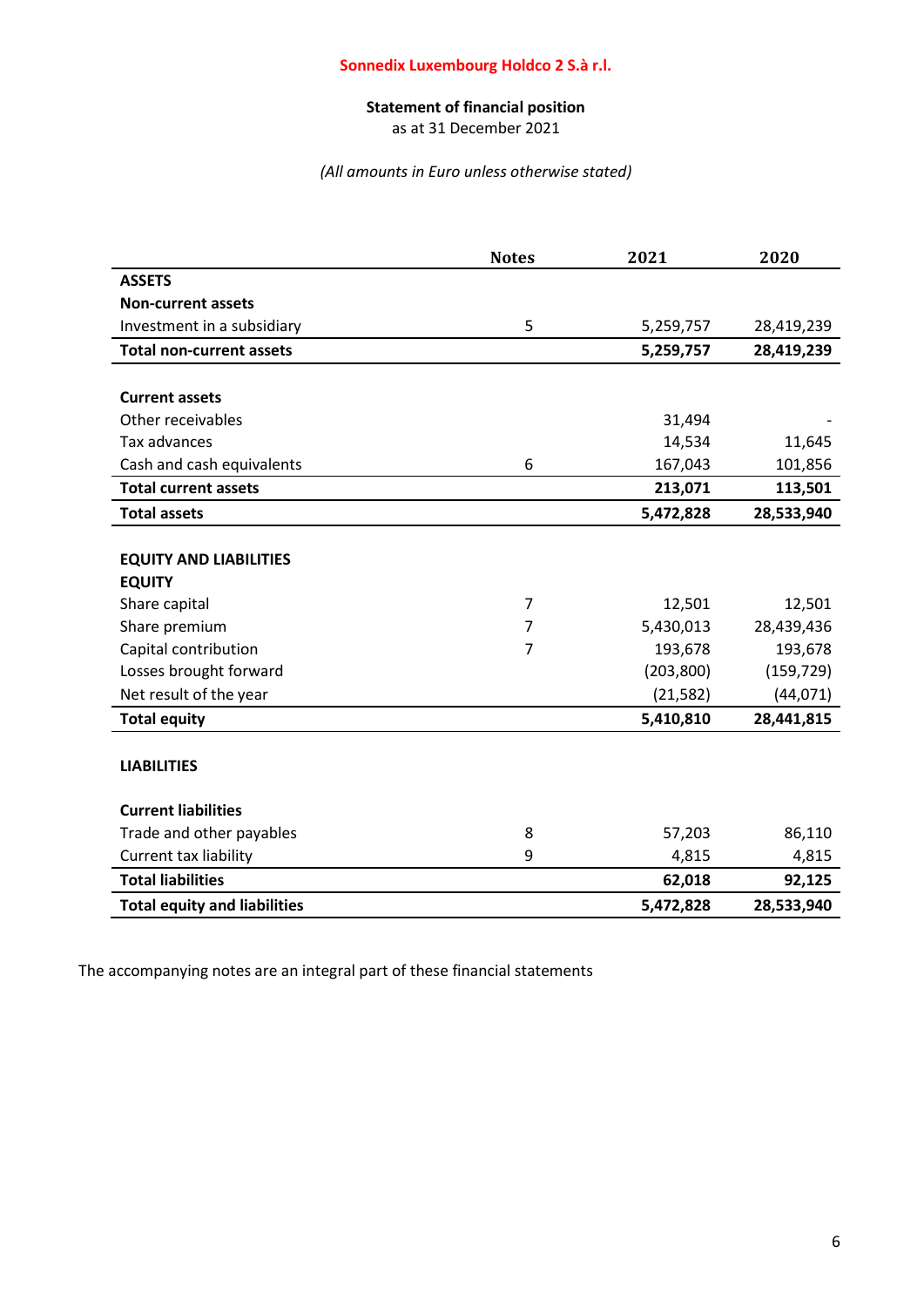## Statement of changes in equity

for the from 1 January 2021 to 31 December 2021

(All amounts in Euro unless otherwise stated)

|                                         | <b>Share</b><br>capital  | <b>Share</b><br>premium | Capital<br><b>Contribution</b> | <b>Losses</b><br>brought<br>forward | Net result of<br>the year | <b>Total Equity</b> |
|-----------------------------------------|--------------------------|-------------------------|--------------------------------|-------------------------------------|---------------------------|---------------------|
| Balance as at 1 January 2021            | 12,501                   | 28,439,436              | 193,678                        | (159, 729)                          | (44,071)                  | 28,441,815          |
| Allocation of the preceding year result | $\overline{\phantom{a}}$ |                         |                                | (44, 071)                           | 44,071                    |                     |
| Repayment of share premium (note 7)     | $\overline{\phantom{a}}$ | (23,009,423)            |                                |                                     |                           | (23,009,423)        |
| Loss for the year                       |                          |                         |                                |                                     | (21, 582)                 | (21, 582)           |
| Other comprehensive income              |                          |                         | $\overline{a}$                 |                                     |                           |                     |
| Total comprehensive loss for the year   | $\overline{a}$           |                         | $\blacksquare$                 |                                     | (21, 582)                 | (21, 582)           |
| Balance as at 31 December 2021          | 12,501                   | 5,430,013               | 193,678                        | (203, 800)                          | (21, 582)                 | 5,410,810           |
|                                         | <b>Share</b><br>capital  | <b>Share</b><br>premium | Capital<br>Contribution        | <b>Losses</b><br>brought<br>forward | Net result of<br>the year | <b>Total Equity</b> |
| Balance as at 1 January 2020            |                          |                         |                                |                                     |                           |                     |
|                                         | 12,501                   | 41,447,180              | 193,678                        | (110, 074)                          | (49, 656)                 | 41,493,629          |
| Allocation of the preceding year result | $\overline{\phantom{a}}$ |                         | $\blacksquare$                 | (49, 656)                           | 49,656                    | -                   |
| Repayment of share premium (note 7)     | $\overline{a}$           | (13,007,744)            |                                |                                     |                           | (13,007,744)        |
| Loss for the year                       |                          |                         |                                |                                     | (44,071)                  | (44,071)            |
| Other comprehensive income              |                          |                         |                                |                                     |                           |                     |
| Total comprehensive loss for the year   |                          |                         |                                |                                     | (44,071)                  | (44,071)            |

The accompanying notes are an integral part of these financial statements.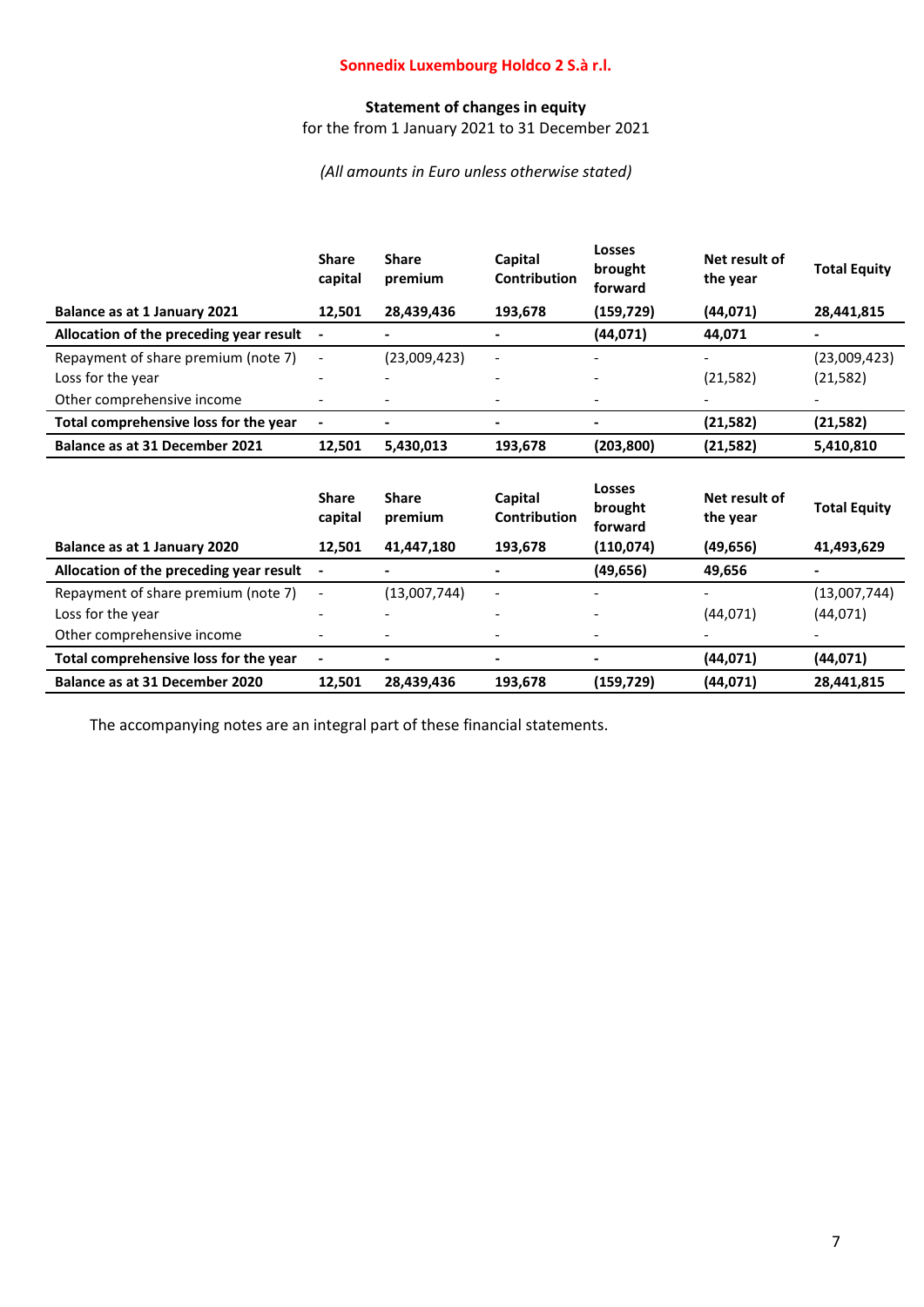## Statement of cash flows

for the year from 1 January 2020 to 31 December 2021

#### (All amounts in Euro unless otherwise stated)

|                                                           |                | From 1 January 2021<br>to 31 December 2021 | From 1 January 2020<br>to 31 December 2020 |
|-----------------------------------------------------------|----------------|--------------------------------------------|--------------------------------------------|
|                                                           | <b>Notes</b>   |                                            |                                            |
| Cash flows from operating activities                      |                |                                            |                                            |
| Loss before tax                                           |                | (16, 767)                                  | (44,070)                                   |
| <b>Working capital changes:</b>                           |                |                                            |                                            |
| Due from related parties                                  | 10             |                                            |                                            |
| Other receivables                                         |                | (31, 494)                                  |                                            |
| Tax advances                                              |                | (2,889)                                    | (2,016)                                    |
| Trade and other payables                                  | 8              | (28, 848)                                  | 44,865                                     |
| <b>Taxes</b>                                              |                | (4, 815)                                   |                                            |
| Net cash flows used in operating<br>activities            |                | (84, 813)                                  | (1, 220)                                   |
| Cash flows from investing activities                      |                |                                            |                                            |
| Capital contribution to the subsidiary                    | 5              |                                            |                                            |
| Repayment of share premium from                           | 5              |                                            |                                            |
| the subsidiary                                            |                | 23,159,423                                 | 13,077,744                                 |
| Net cash flows generated from<br>investing activities     |                | 23,159,423                                 | 13,077,744                                 |
|                                                           |                |                                            |                                            |
| <b>Cash flows from financing activities</b>               |                |                                            |                                            |
| Issuance of share premium                                 | 7              |                                            |                                            |
| Repayment of the share premium to                         | $\overline{7}$ | (23,009,423)                               | (13,007,744)                               |
| the shareholder                                           |                |                                            |                                            |
| Net cash flows used in financing                          |                | (23,009,423)                               | (13,007,744)                               |
| activities                                                |                |                                            |                                            |
|                                                           |                |                                            |                                            |
| Net (decrease)/increase in cash and                       |                | 65,187                                     | 68,780                                     |
| cash equivalents                                          |                |                                            |                                            |
| Cash and cash equivalents at the<br>beginning of the year |                | 101,856                                    | 33,076                                     |
| Cash and cash equivalents at the<br>year end              | 6              | 167,043                                    | 101,856                                    |

The accompanying notes are an integral part of these financial statements.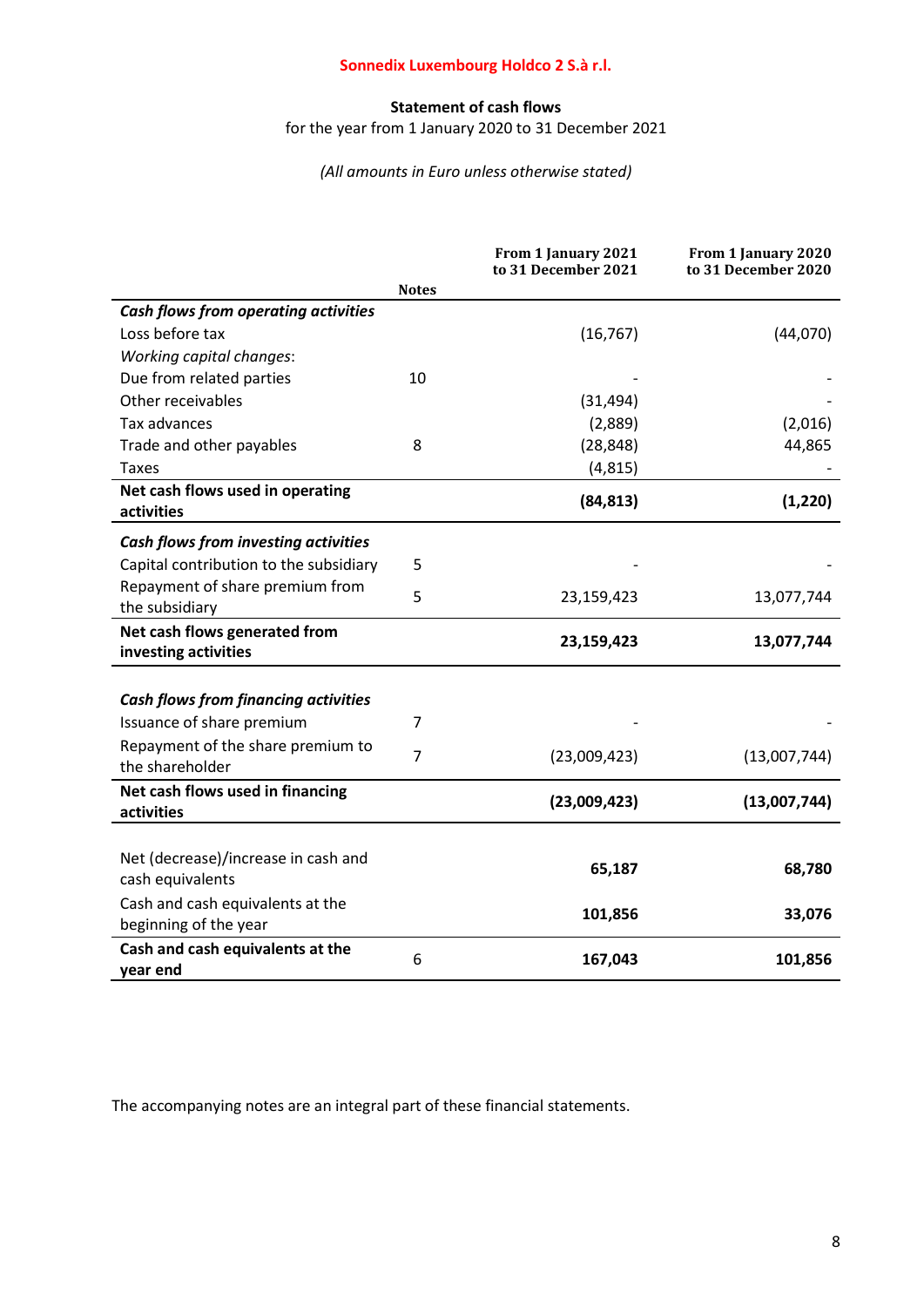### 1. Company information

Vela Energy Luxembourg Holdco 2 S.à r.l. (the "Company") was incorporated on 26 May 2016 as société à responsabilité limitée, for an unlimited period and is governed under the laws of Grand Duchy of Luxembourg.

The object of the Company is the acquisition, holding and disposal of interests in Luxembourg and/or in foreign companies and undertakings, as well as the administration, development and management of such interests.

The Company may provide loans and financing in any other kind or form or grant guarantees or security in any other kind or form, in favour of the companies and undertakings forming part of the group of which the Company is a member.

The Company may also invest in real estate, in intellectual property rights or any other movable or immovable assets in any kind or form.

The Company may borrow in any kind or form and issue bonds, notes or any other debt instruments as well as warrants or other share subscription rights.

In a general fashion, the Company may carry out any commercial, industrial or financial operation, which it may deem useful in the accomplishment and development of its purposes.

The registered office of the Company is established in Luxembourg, 6 Rue Eugène Ruppert, L-2453 Luxembourg and the Company is registered with the Registre de Commerce under the number B206641.

The Company is a wholly owned subsidiary of Sonnedix Luxembourg Holdco 1 S.C.A. (the "Parent").

The financial year of the Company starts on 1 January and ends on 31 December of each year.

The financial statements of the year 2021 were approved by the Board of Managers Meeting on May 31, 2022.

### 2. Summary of significant accounting policies

### 2.1. Basis of presentation

These financial statements of the Company have been prepared in accordance with the International Financial Reporting Standards as adopted by the European Union, ("IFRS"), on an unconsolidated basis, and with the applicable Luxembourg legal and regulatory requirements.

The preparation of financial statements in conformity with IFRS requires the use of certain critical accounting estimates. It also requires management to exercise judgement in the process of applying the Company's accounting policies. Details on significant accounting judgements, estimates and assumptions are provided under Note 3.

These financial statements have been prepared on a historical cost basis. These financial statements have been prepared on a going concern basis.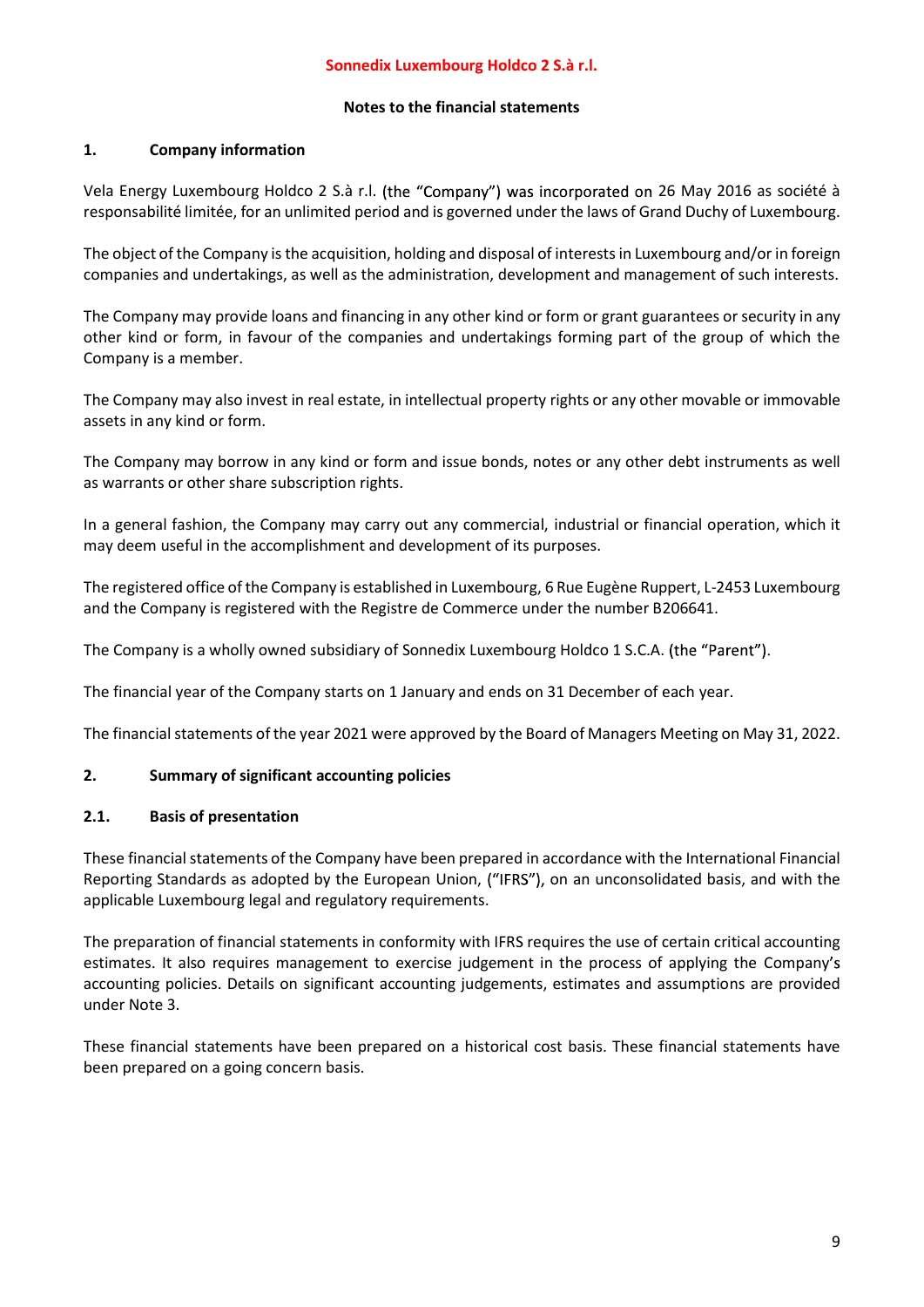#### 2. Summary of significant accounting policies (continued)

#### 2.1. Basis of presentation (continued)

The Company holds investment in a wholly owned subsidiary Sonnedix España EquityCo S.L. (formerly known as Vela Energy Equityco S.L.), which is incorporated in Spain. Sonnedix Luxembourg Holdco 1 S.C.A. (the parent), owns 100% shares of the Company and is controlled by Sonnedix Holdco Spain B.V, incorporate in The Netherlands.

The Company has opted for an exemption conferred on it by the Article 1711-5 of the Luxembourg Company Law to draw up the consolidated financial statements, as the Group (the Company and its subsidiaries) is being consolidated in the financial statements of the entity Sonnedix España, S.L.U. (the "Ultimate Parent"), which can be found at the registered office located at C/ Principe de Vergara 108, 12th Floor, 28002 Madrid, Spain. Accordingly, these financial statements are the separate financial statements of the Company.

#### 2.2. Investment in subsidiary

A subsidiary is an entity that is controlled by the Company. The Company controls an investee when it is exposed, or has rights, to variable returns from its involvement with the investee and has the ability to affect those returns through its power over the investee.

Investment in subsidiary is stated at cost less accumulated impairment losses, if any.

#### 2.3. Financial instruments

#### a) Financial assets

Financial assets are classified, at initial recognition, as subsequently measured at amortised cost, fair value though other comprehensive income (OCI) or fair value through profit or loss.

In order for a financial asset to be classified and measured at amortised cost or fair value through OCI, it needs to give rise to cash flows that are 'solely payments of principal and interest (SPPI)' on the principal amount outstanding. This assessment is referred to as the SPPI test and is performed at an instrument level.

The Company's business model for managing financial assets refers to how it manages its financial assets in order to generate cash flows. The business model determines whether cash flows will result from collection contractual cash flows, selling the financial assets, or both.

#### Subsequent measurement

For purposes of subsequent measurement, financial assets are classified in four categories:

- Financial assets at amortised cost (debt instruments)
- Financial assets at fair value through OCI with recycling of cumulative gains and losses (debt instruments)
- Financial assets designated at fair value through OCI with no recycling of cumulative gains and losses upon derecognition (equity instruments)
- Financial assets at fair value though profit or loss

#### Impairment of financial assets

The Company recognises an allowance for expected credit losses (ECLs) for all debt instruments not held at fair value through profit or loss. ECLs are based on the difference between the cash flows due in accordance with the contract and all the cash flows that the Group expects to receive, discounted as an approximation of the original effective interest rate. The expected cash flows will include cash flows from the sale of collateral held or other credit enhancements that are integral to the contractual terms. ECLs are recognised in two stages. For credit exposures for which there has not been a significant increase in credit risk since initial recognition, ECLs are provided for credit losses that result from default events that are possible within the next 12-months (a 12-month ECL).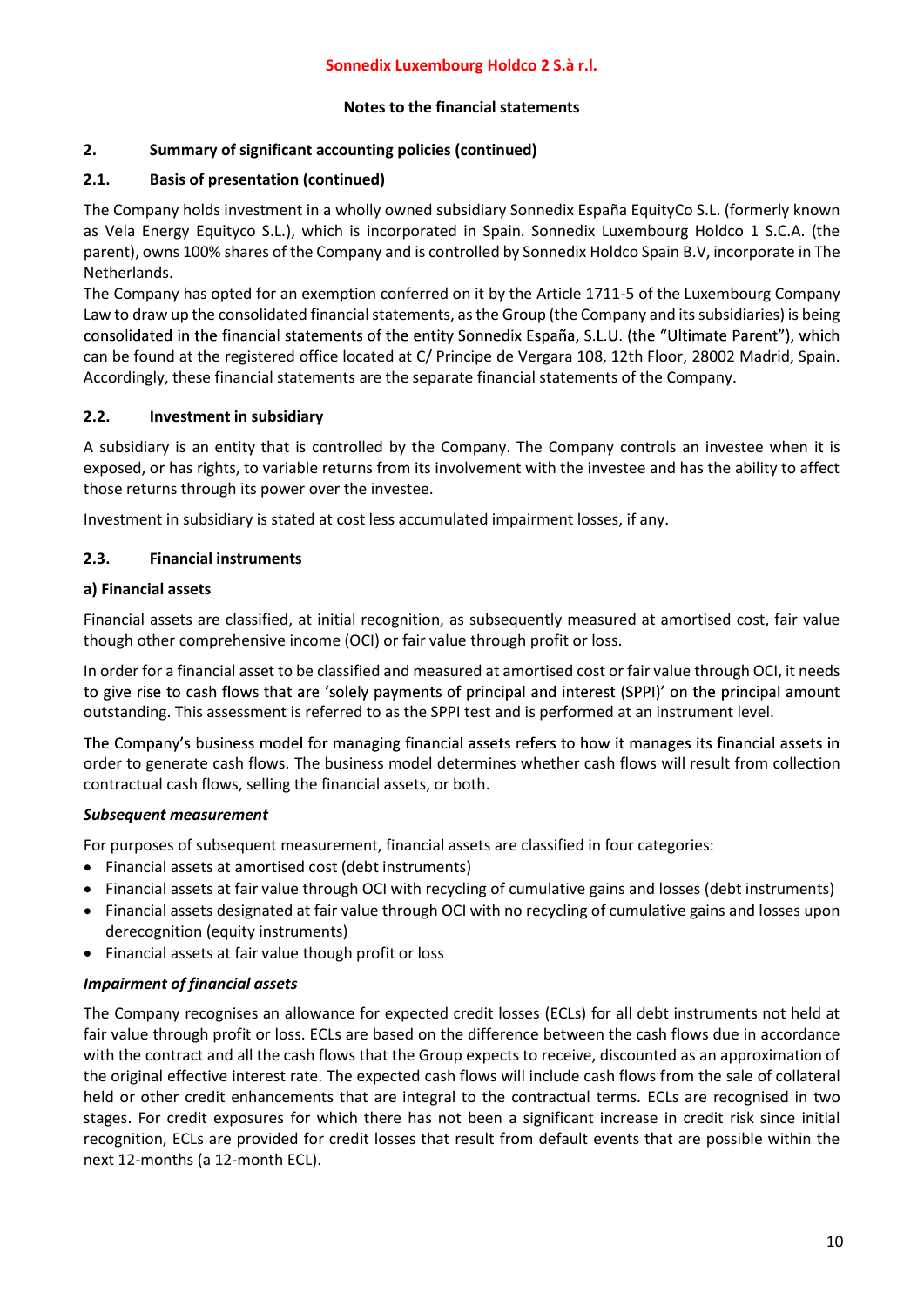#### 2. Summary of significant accounting policies (continued)

#### 2.3 Financial instruments (continued)

#### a) Financial assets (continued)

#### Impairment of financial assets (continued)

For those credit exposures for which there has been a significant increase in credit risk since initial recognition, a loss allowance is required for credit losses expected over the remaining life of the exposure, irrespective of the timing of the default (a lifetime ECL).

#### b) Financial liabilities

#### Classification of debt or equity

Debt and equity instruments issued by a group entity are classified as either financial liabilities or as equity in accordance with the substance of the contractual arrangements and the definitions of a financial liability and an equity instrument.

#### Initial recognition and measurement

Financial liabilities are classified, at initial recognition, as financial liabilities at fair value through profit or loss, loans and borrowings or payables, as appropriate. All financial liabilities are recognised initially at fair value and, in the case of loans and borrowings and payables, net of directly attributable transaction costs.

The Company's financial liabilities include accrual liabilities and amounts owed to related party.

#### Subsequent measurement

The measurement of financial liabilities depends on their classification, as described below:

#### Financial liabilities at fair value through profit or loss

Financial liabilities at fair value through profit or loss include financial liabilities held for trading and financial liabilities designated upon initial recognition as at fair value through profit or loss.

Financial liabilities are classified as held for trading if they are incurred for the purposes of repurchasing in the near term. This category also includes derivative financial instruments entered into by the Company that are not designated as hedging instruments in hedge relationships. Separated embedded derivatives are also classified as held for trading unless they are designated as effective hedging instruments.

Gains or losses on liabilities held for trading are recognised in the statement of profit or loss.

Financial liabilities designated upon initial recognition at fair value through profit or loss are designated at the initial date of recognition, and only if the criteria are satisfied. The Company has not designated any financial liability as at fair value through profit or loss.

### Other financial liabilities

Other financial liabilities (including borrowings and trade and other payables) are subsequently measured at amortised cost using the effective rate method.

The effective rate method is a method of calculating the amortised cost of a financial liability and of allocating interest expense over the relevant period. The effective interest rate is the rate that exactly discounts estimated future cash payments (including all fees and points paid or received that form an integral part of the effective interest rate, transaction costs and other premiums or discounts) through the expected life of the financial liability, or (where appropriate) a shorter period, to the net carrying amount on initial recognition.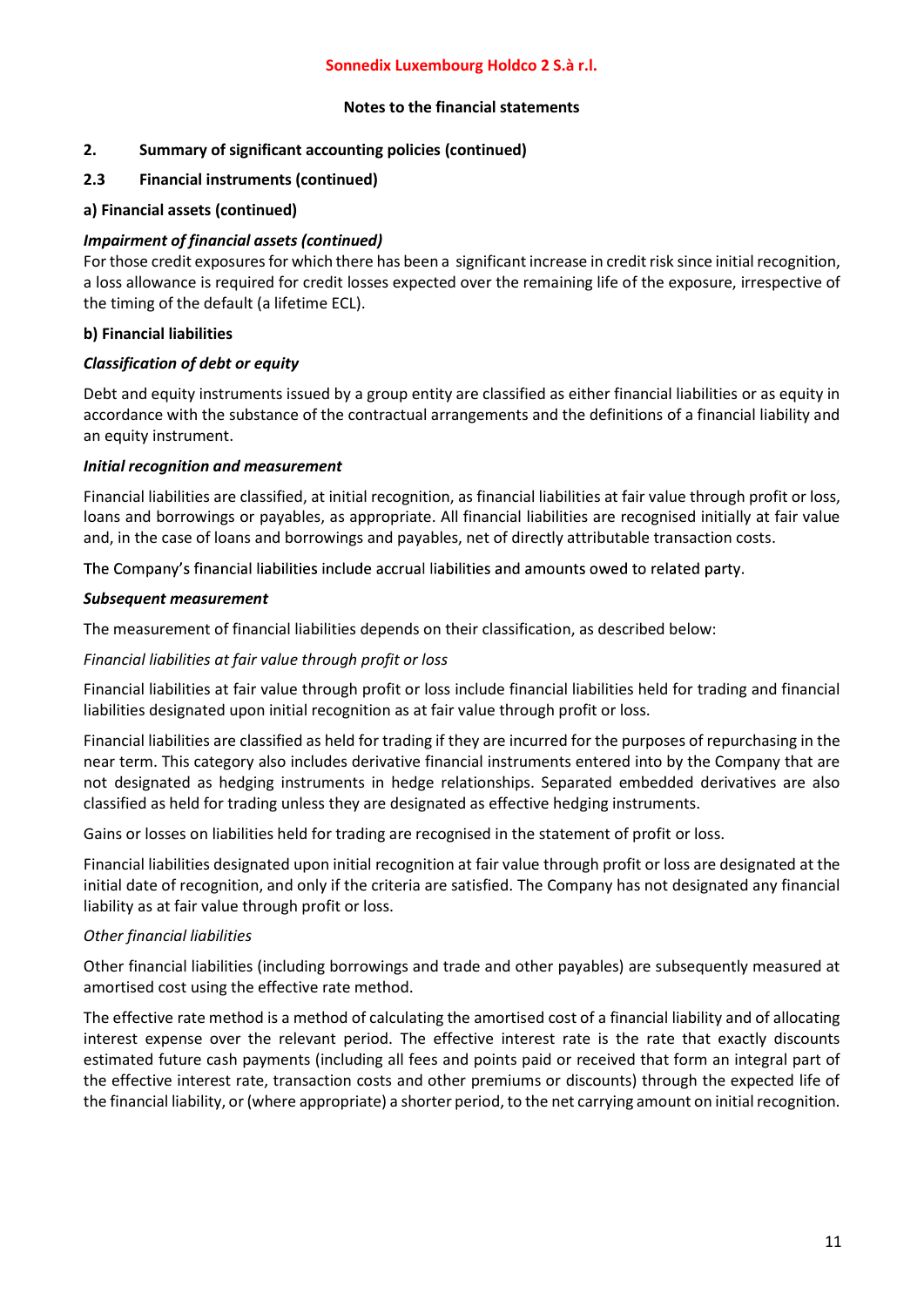#### 2. Summary of significant accounting policies (continued)

#### 2.3. Financial instruments (continued)

#### b) Financial liabilities (continued)

#### Derecognition

A financial liability is derecognised when the obligation under the liability is discharged or cancelled or expires. When an existing financial liability is replaced by another from the same lender on substantially different terms, or the terms of an existing liability are substantially modified, such an exchange or modification is treated as the derecognition of the original liability and the recognition of a new liability. The difference in the respective carrying amounts is recognised in the statement of profit or loss.

#### 2.4. Cash and cash equivalents

Cash and cash equivalents in the statement of financial position may comprise cash at banks and on hand and short-term deposits with a maturity of three months or less, which are subject to an insignificant risk of changes in value.

#### 2.5. Fair value measurement

Fair value is the price that would be received to sell an asset or paid to transfer a liability in an orderly transaction between market participants at the measurement date. The fair value measurement is based on the presumption that the transaction to sell the asset or transfer the liability takes place either:

- in the principal market for the asset or liability, or
- in the absence of a principal market, in the most advantageous market for the asset or liability.

The managers consider that the carrying amounts of financial assets and financial liabilities recognised in the financial statements approximate their fair values.

The principal or the most advantageous market must be accessible by the Company.

The fair value of an asset or a liability is measured using the assumptions that market participants would use when pricing the asset or liability, assuming that market participants act in their economic best interest.

A fair value measurement of a non-financial asset takes into account a market participant's ability to generate economic benefits by using the asset in its highest and best use or by selling it to another market participant that would use the asset in its highest and best use.

The Company uses valuation techniques that are appropriate in the circumstances and for which sufficient data are available to measure fair value, maximising the use of relevant observable inputs and minimising the use of unobservable inputs.

All assets and liabilities for which fair value is measured or disclosed in the financial statements are categorised within the fair value hierarchy, described as follows, based on the lowest level input that is significant to the fair value measurement as a whole: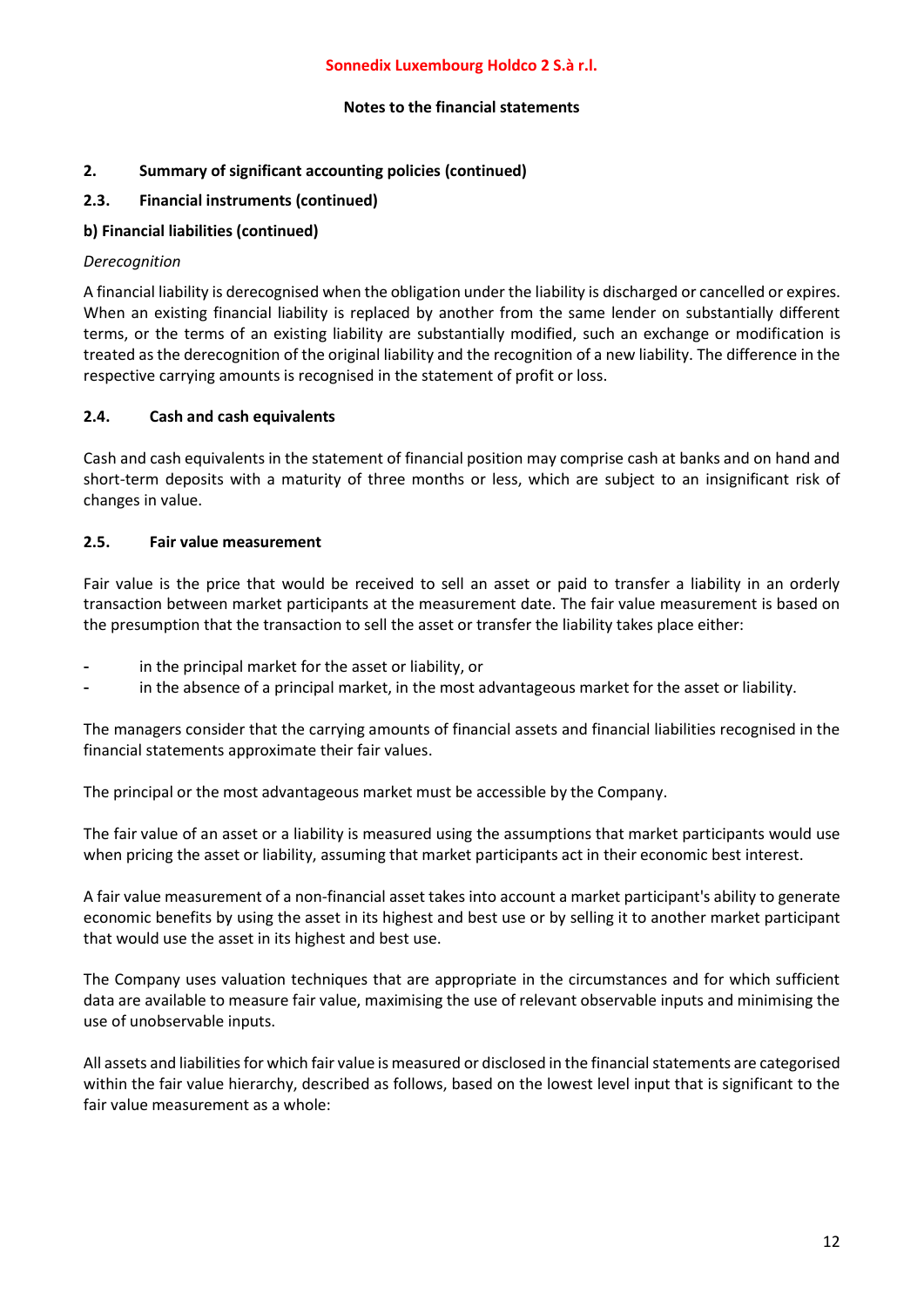#### Notes to the financial statements

#### 2. Summary of significant accounting policies (continued)

#### 2.5. Fair value measurement (continued)

Level  $1 -$  Quoted (unadjusted) market prices in active markets for identical assets or liabilities

Level  $2$  – Valuation techniques for which the lowest level input that is significant to the fair value measurement is directly or indirectly observable

Level  $3$   $-$  Valuation techniques for which the lowest level input that is significant to the fair value measurement is unobservable

For assets and liabilities that are recognised in the financial statements on a recurring basis, the Company determines whether transfers have occurred between levels in the hierarchy by re-assessing categorisation (based on the lowest level input that is significant to the fair value measurement as a whole) at the end of each reporting period.

For the purpose of fair value disclosures, the Company has determined classes of assets and liabilities on the basis of the nature, characteristics and risks of the asset or liability and the level of the fair value hierarchy as explained above.

#### 2.6. Taxes

#### Current income tax

Current income tax assets and liabilities are measured at the amount expected to be recovered from or paid to the taxation authorities. The tax rates and tax laws used to compute the amount are those that are enacted or substantively enacted, at the reporting date in the countries where the Company operates and generates taxable income.

Current income tax relating to items recognised directly in equity is recognised in equity and not in the statement of profit or loss. Management periodically evaluates positions taken in the tax returns with respect to situations in which applicable tax regulations are subject to interpretation and establishes provisions where appropriate.

### Deferred tax

Deferred tax is provided using the liability method on temporary differences between the tax bases of assets and liabilities and their carrying amounts for financial reporting purposes at the reporting date.

Deferred tax liabilities are recognised for all taxable temporary differences, except:

- When the deferred tax liability arises from the initial recognition of goodwill or an asset or liability in a transaction that is not a business combination and, at the time of the transaction, affects neither the accounting profit nor taxable profit or loss.
- In respect of taxable temporary differences associated with investments in subsidiaries, associates and interests in joint ventures, when the timing of the reversal of the temporary differences can be controlled and it is probable that the temporary differences will not reverse in the foreseeable future.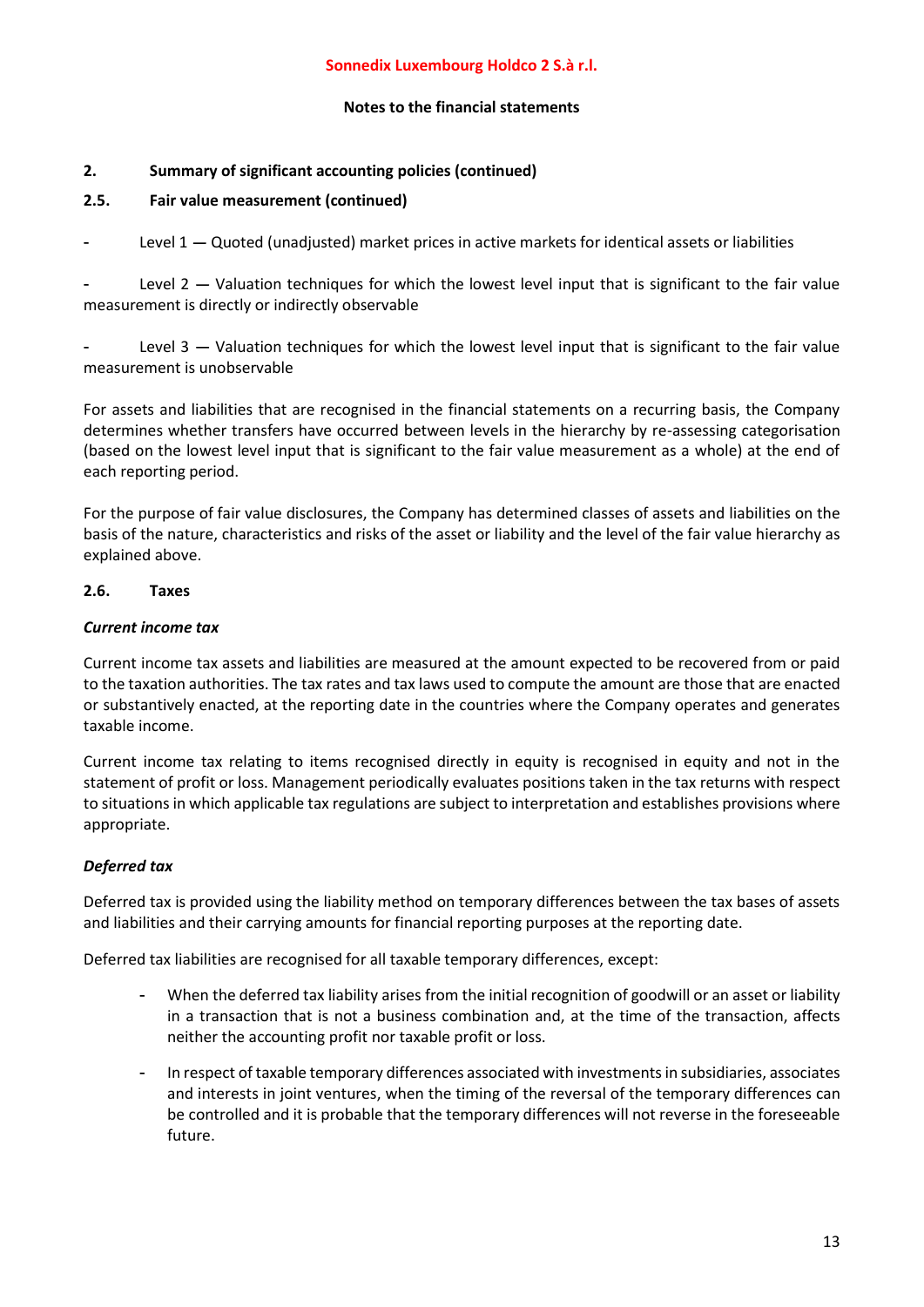#### 2. Summary of significant accounting policies (continued)

#### 2.6. Taxes (continued)

Deferred tax assets are recognised for all deductible temporary differences, the carry forward of unused tax credits and any unused tax losses. Deferred tax assets are recognised to the extent that it is probable that taxable profit will be available against which the deductible temporary differences, and the carry forward of unused tax credits and unused tax losses can be utilised, except:

- When the deferred tax asset relating to the deductible temporary difference arises from the initial recognition of an asset or liability in a transaction that is not a business combination and, at the time of the transaction, affects neither the accounting profit nor taxable profit or loss.
- In respect of deductible temporary differences associated with investments in subsidiaries, associates and interests in joint ventures, deferred tax assets are recognised only to the extent that it is probable that the temporary differences will reverse in the foreseeable future and taxable profit will be available against which the temporary differences can be utilised.

The carrying amount of deferred tax assets is reviewed at each reporting date and reduced to the extent that it is no longer probable that sufficient taxable profit will be available to allow all or part of the deferred tax asset to be utilised. Unrecognised deferred tax assets are re-assessed at each reporting date and are recognised to the extent that it has become probable that future taxable profits will allow the deferred tax asset to be recovered.

Deferred tax assets and liabilities are measured at the tax rates that are expected to apply in the year when the asset is realised or the liability is settled, based on tax rates (and tax laws) that have been enacted or substantively enacted at the reporting date.

Deferred tax assets and deferred tax liabilities are offset if a legally enforceable right exists to set off current tax assets against current tax liabilities and the deferred taxes relate to the same taxable entity and the same taxation authority.

Tax benefits acquired as part of a business combination, but not satisfying the criteria for separate recognition at that date, are recognised subsequently if new information about facts and circumstances change. The adjustment is either treated as a reduction in goodwill (as long as it does not exceed goodwill) if it was incurred during the measurement period or recognised in profit or loss.

Deferred tax relating to items recognised outside profit or loss is recognised outside profit or loss. Deferred tax items are recognised in correlation to the underlying transaction either in Other Comprehensive Income (OCI) or directly in equity.

Deferred tax assets and deferred tax liabilities are offset if a legally enforceable right exists to set off current tax assets against current tax liabilities and the deferred taxes relate to the same taxable entity and the same taxation authority.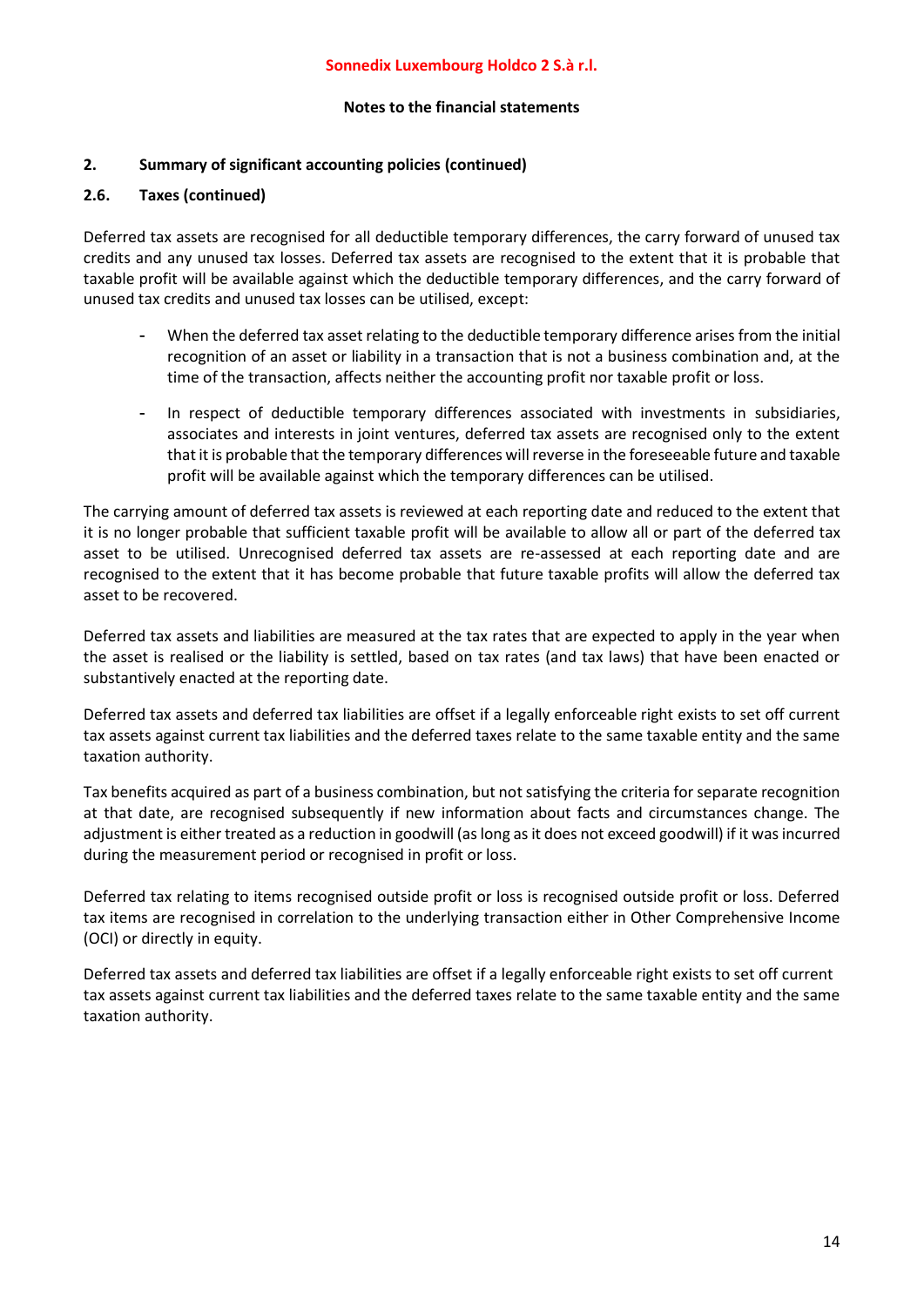### 2. Summary of significant accounting policies (continued)

#### 2.7. Foreign currencies

The financial statements are presented in Euro, which is also the Company's functional currency.

#### Transactions and balances

Transactions in foreign currencies are initially recorded by the Company at their respective functional currency spot rates at the date the transaction first qualifies for recognition.

Monetary assets and liabilities denominated in foreign currencies are translated at the functional currency spot rates of exchange at the reporting date.

Differences arising on settlement or translation of monetary items are recognised in profit or loss with the exception of monetary items that are designated as part of the hedge of the Company's net investment of a foreign operation. These are recognised in OCI until the net investment is disposed of, at which time, the cumulative amount is reclassified to profit or loss. Tax charges and credits attributable to exchange differences on those monetary items are also recorded in OCI.

Non-monetary items that are measured in terms of historical cost in a foreign currency are translated using the exchange rates at the dates of the initial transactions. Non-monetary items measured at fair value in a foreign currency are translated using the exchange rates at the date when the fair value is determined. The gain or loss arising on translation of non-monetary items measured at fair value is treated in line with the recognition of the gain or loss on the change in fair value of the item (i.e., translation differences on items whose fair value gain or loss is recognized in OCI or profit or loss are also recognized in OCI or profit or loss, respectively).

### 2.8 Provisions

Provisions are recognised when the Company has a present obligation (legal or constructive) as a result of a past event, it is probable that an outflow of resources embodying economic benefits will be required to settle the obligation and a reliable estimate can be made of the amount of the obligation. When the company expects some or all of a provision to be reimbursed, for example, under an insurance contract, the reimbursement is recognised as a separate asset, but only when the reimbursement is virtually certain. The expense relating to a provision is presented in the statement of profit or loss net of any reimbursement.

If the effect of the time value of money is material, provisions are discounted using a current pre-tax rate that reflects, when appropriate, the risks specific to the liability. When discounting is used, the increase in the provision due to the passage of time is recognised as a finance cost.

### 2.9 Dividends and appropriation of reserves

Dividends / appropriation of reserves to holders of equity instruments are recognised as liabilities in the period in which they are declared.

Dividends / appropriation of reserves to holders of equity instruments, or of the equity component of a financial instrument issued by the company, are recognised directly in equity.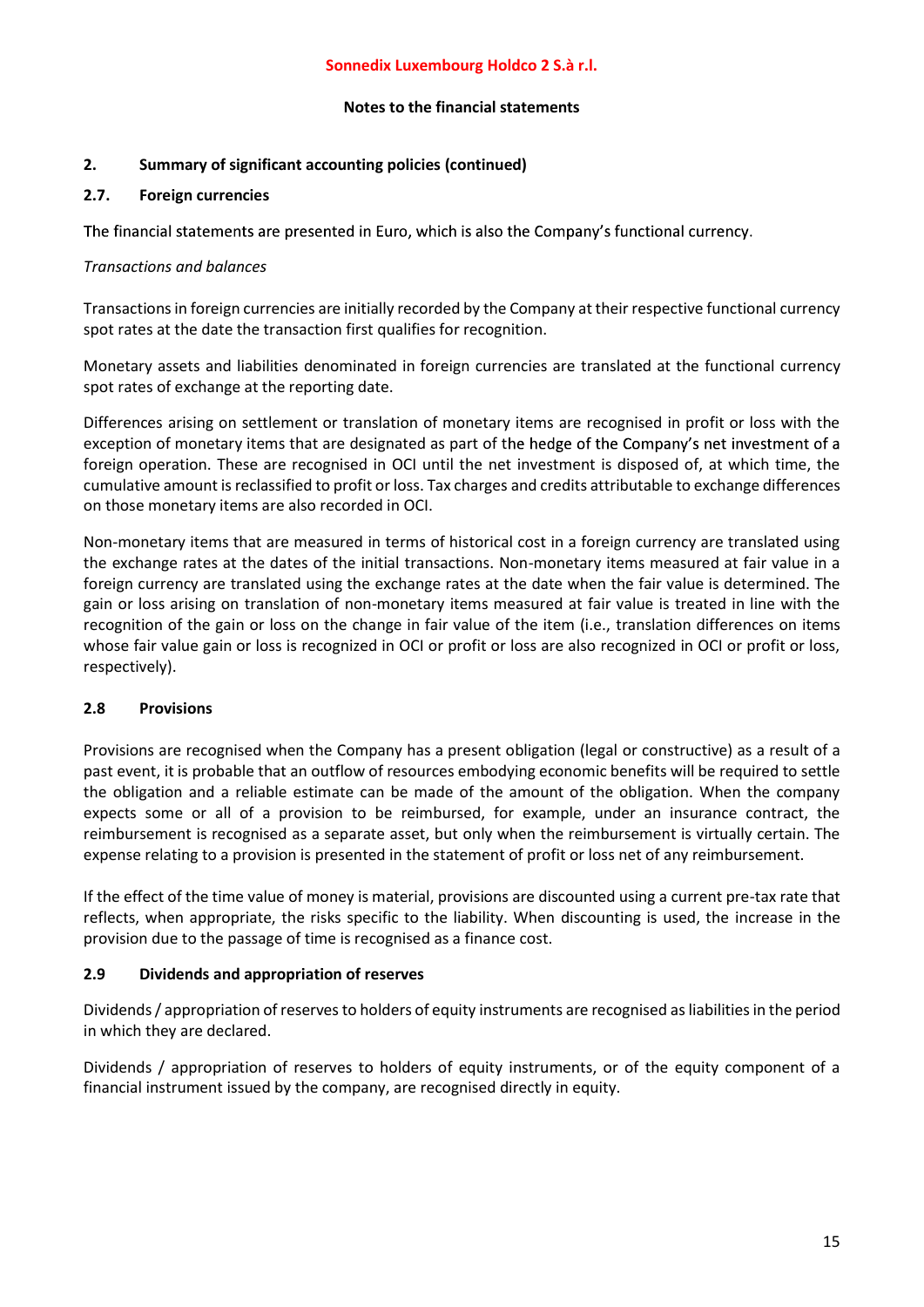### 2. Summary of significant accounting policies (continued)

#### 2.10 Changes in accounting policies

New standards, amendments and interpretation that are mandatorily effective for annual periods beginning on or after 1 January 2021:

- Amendments to IAS 12: Deferred Tax related to Assets and Liabilities arising from a Single Transaction
- Amendments to IAS 8: Definition of Accounting Estimates
- $\bullet$ Amendments to IFRS 9, IAS 39, IFRS 7, IFRS 4 and IFRS 16: Interest Rate Benchmark Reform - Phase 2

The adoption of the Standards listed above did not have a material impact on the financial statements of the Company.

#### 3. Significant accounting judgements, estimates and assumptions

The preparation of the Company's financial statements requires management to make judgements, estimates and assumptions that affect the reported amounts of revenues, expenses, assets and liabilities, and the accompanying disclosures, and the disclosure of contingent liabilities. Uncertainty about these assumptions and estimates could result in outcomes that require a material adjustment to the carrying amount of assets or liabilities affected in future periods. More particularly, assessing the impairment of the investment in subsidiary requires significant judgment.

Other disclosures relating to the Company's exposure to risks and uncertainties includes:

| - Financial risk management | Note 11 |
|-----------------------------|---------|
|-----------------------------|---------|

- Capital management Note 12

#### 4. Administrative expenses

|                                        | From 1 January 2021 | From 1 January 2020 |
|----------------------------------------|---------------------|---------------------|
|                                        | to 31 December 2021 | to 31 December 2020 |
| Accounting and other professional fees | 39,298              | 36,089              |
| Auditors' remuneration                 | 6,582               | 5,000               |
| <b>Bank charges</b>                    | 2,047               | 1,220               |
| Other professional fees                | 3,830               | 1,762               |
| <b>Total administrative expenses</b>   | 51,757              | 44,071              |

#### 5. Investment in subsidiary

|                                | 2021           | 2020         |
|--------------------------------|----------------|--------------|
| Investment in subsidiary       | <b>EUR</b>     | <b>EUR</b>   |
| Opening                        | 28,419,239     | 41,496,983   |
| Repayment of share premium     | (23, 159, 482) | (13,077,744) |
| Total investment in subsidiary | 5,259,757      | 28,419,239   |

The Company holds 100% shares in Sonnedix España EquityCo S.L., a company incorporated in Spain, which is its principal place of business.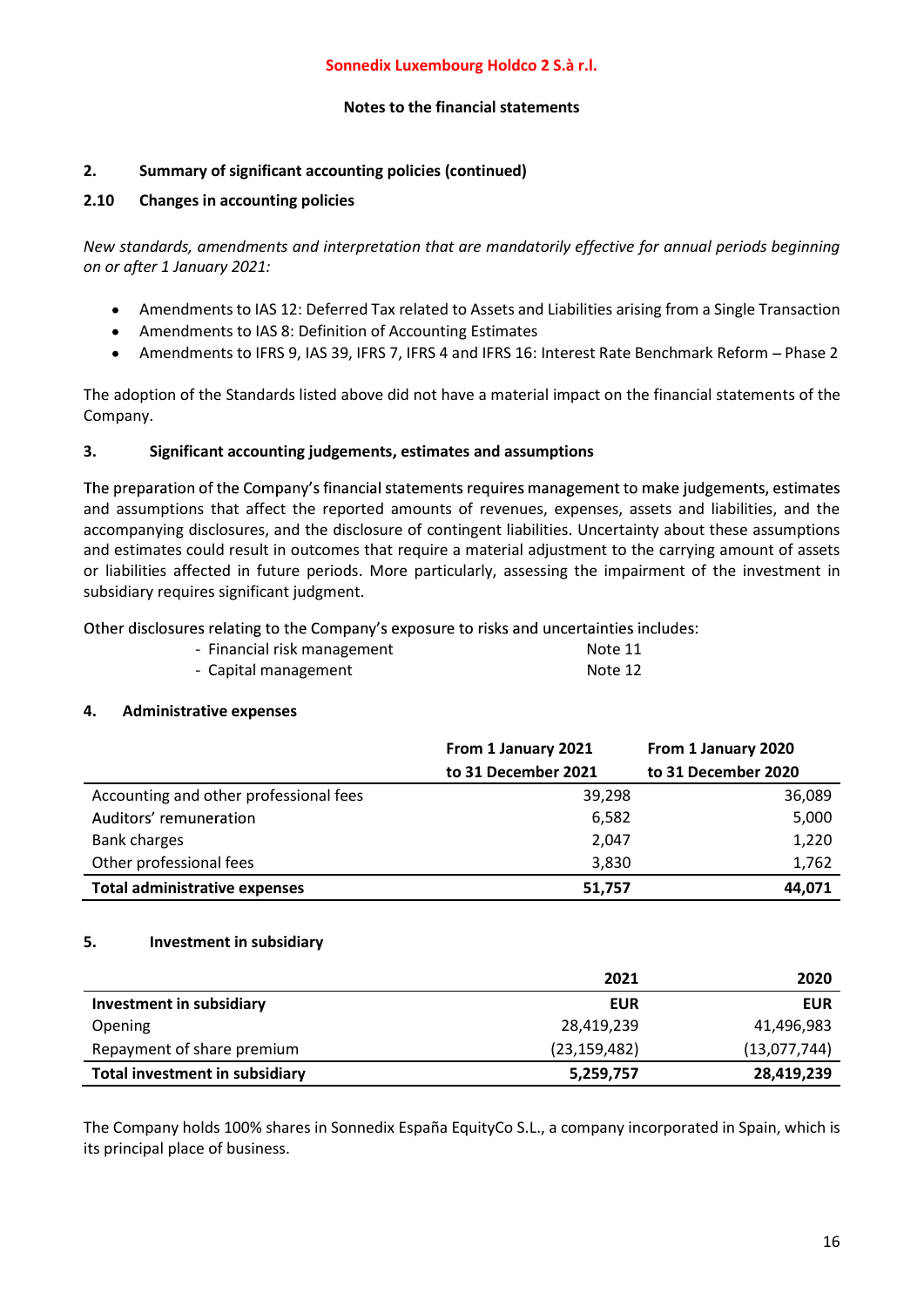#### 5. Investment in subsidiary (continued)

Investment in subsidiary is recognised at cost less accumulated impairment loss, if any.

During the year 2018, the subsidiary repaid an amount of EUR 10,517,000 and an amount of EUR 6,166,994, out of the share premium contributed at the date of acquisition. Furthermore, the Company proceeded with a capital contribution to the special equity reserve account of the subsidiary in the amount of EUR 198,802.

During the year 2019, the subsidiary repaid an amount of EUR 12,653,856, out of the share premium contributed at the date of acquisition, furthermore the Company proceeded with a contribution to the special equity reserve account of the subsidiary in the amount of EUR 41,800.

During the year 2020, the subsidiary repaid an amount of EUR 13,077,744, out of the share premium contributed at the date of acquisition.

During the year 2021, the subsidiary repaid an amount of EUR 23,159,482, out of the share premium contributed at the date of acquisition.

The total audited negative equity as at 31 December 2021 and the losses for the year then ended, of the subsidiary (consolidated figures), amount to EUR 95,378,000 and EUR 1,149,000 respectively.

In the opinion of the Board of Managers the investment does not present any indicators of impairment in the value as of 31 December 2021.

#### 6. Cash and cash equivalents

|                                 | 2021       | 2020       |
|---------------------------------|------------|------------|
|                                 | <b>EUR</b> | <b>EUR</b> |
| Cash at bank                    | 167,043    | 101,856    |
| Total cash and cash equivalents | 167,043    | 101,856    |

#### 7. Equity

#### Share capital

As at 31 December 2021, the authorised and issued share capital of the Company amounted to EUR 12,501 which represents 12,501 shares with a nominal value of one Euro (EUR 1).

All shares of the Company held by the shareholder have been pledged under the share pledge agreement entered into between the intermediary parent as "Pledgor" and BNP Paribas Trust Corporation UK Limited as "Trustee", to secure the issuance of corporate bonds by Vela Energy Finance S.A., which is controlled by the Company.

#### Share premium

On April 19, 2017, the Board of Managers decided to repay the share premium to the shareholder amounting to EUR 5,535,651, out of the proceeds received in an equal amount as appropriation of reserves from the subsidiary.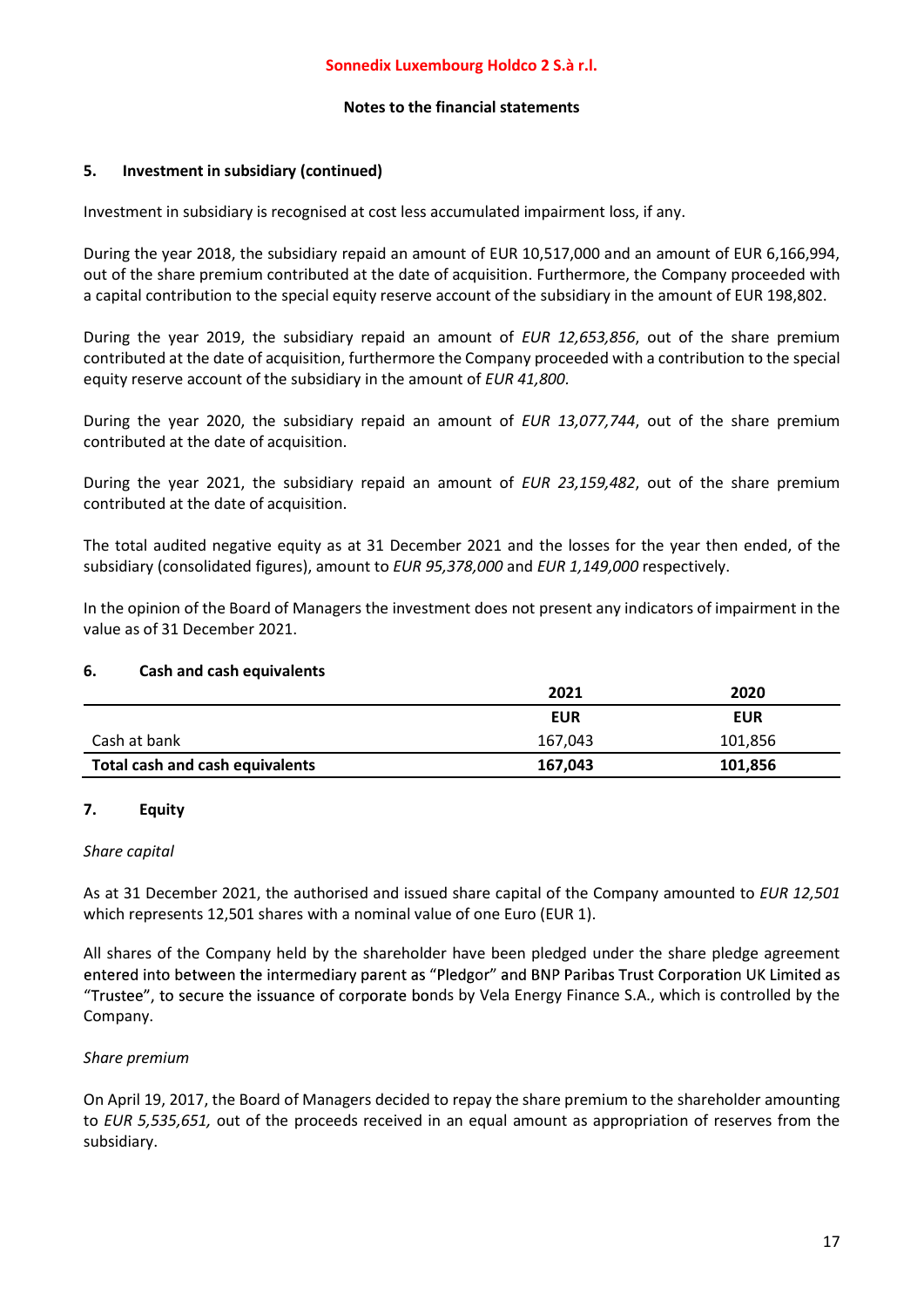#### Notes to the financial statements

#### 7. Equity (continued)

On 7 September 2017, the Board of Managers decided to repay the share premium to the shareholder amounting to EUR 2,604,898, out of the proceeds received as appropriation of reserves from the subsidiary.

On 15 March 2018, the Board of Managers decided to repay an amount of EUR 10,392,000 out of the share premium account to the shareholder.

On 26 September 2018, the Board of Managers decided to repay an amount of EUR 6,166,995 out of the share premium account to its shareholder.

On 23 April 2019, the Board of Managers decided to repay an amount of EUR 6,022,369 out of the share premium account to its shareholder.

On 7 September 2019, the Board of Managers decided to contribute an amount of EUR 41,800 out of the share premium account to its shareholder.

On 20 September 2019, the Board of Managers decided to repay an amount of EUR 6,601,487 out of the share premium account to its shareholder.

On 20 March 2020, the Board of Managers decided to repay an amount of EUR 6.142,255 out of the share premium account to its shareholder.

On 23 September 2020, the Board of Managers decided to repay an amount of EUR 6,865,489 out of the share premium account to its shareholder.

On 2 March 2021, the Board of Managers decided to repay an amount of EUR 8,333,772 out of the share premium account to its shareholder.

On 9 March 2021, the Board of Managers decided to repay an amount of EUR 14,675,651 out of the share premium account to its shareholder.

#### Capital contribution

On 17 April 2018 the shareholder contributed in cash an amount of EUR 198,802 without issuance of any additional shares.

On 2 May 2018 the Company repaid an amount of EUR 5,124 to the shareholder.

#### Legal reserve

Under Luxembourg law the Company is required to transfer to a legal reserve a minimum of 5 % of its net profits each year until this reserve equals 10% of the issued share capital. This reserve is not available for distribution. The Company does not have profits therefore, no amount has been transferred to reserve.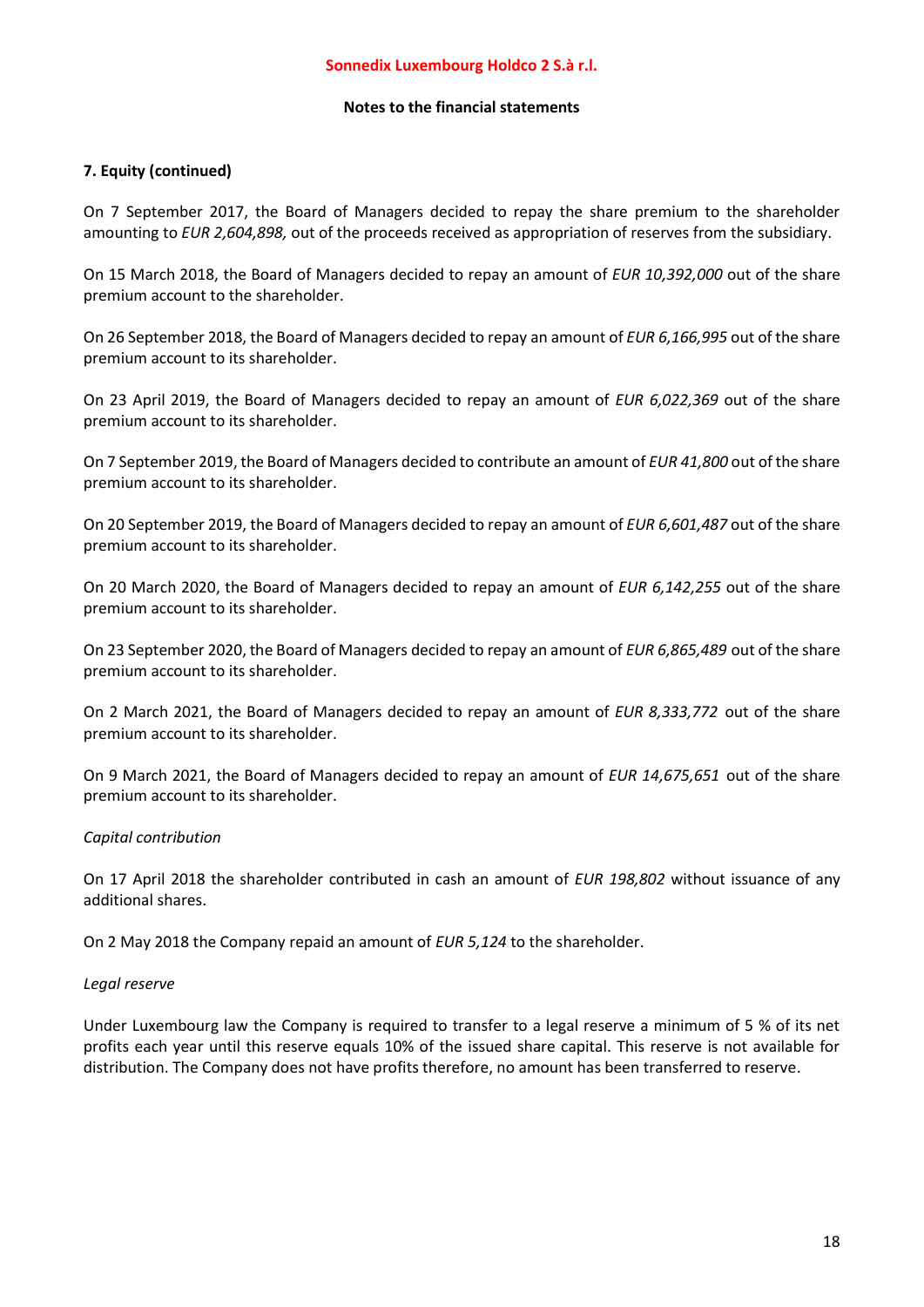#### 8. Trade and other payables

|                                | 2021       | 2020       |
|--------------------------------|------------|------------|
|                                | <b>EUR</b> | <b>EUR</b> |
| Accrued liabilities            | 57,203     | 86.109     |
| Total trade and other payables | 57,203     | 86,109     |

#### 9. Taxes

|                               | 2021       | 2020       |
|-------------------------------|------------|------------|
|                               | <b>EUR</b> | <b>EUR</b> |
| <b>Accrued Net Wealth Tax</b> | 4,815      | 4,815      |
| <b>Total taxes</b>            | 4,815      | 4,815      |

As at December 31, 2021, income tax expense is nil (2020: nil).

#### 10. Related party transactions

The Company holds investment in a wholly owned subsidiary Sonnedix España EquityCo S.L. Sonnedix España, S.L. (the parent), incorporated in Spain, owns 100% shares of the Company and is the ultimate parent company.

No other balances are outstanding with the related parties as at 31 December 2021.

#### 11. Financial risk management

The Company's principal financial assets include investment in a subsidiary and cash at bank. The Company's principal financial liabilities comprise trade and other payables. The main purpose of these financial liabilities is to finance the Company's operations

The Company is exposed to market risk, credit risk and liquidity risk. The Company's senior management oversees the management of these risks. The Board of Managers reviews and agrees policies for managing each of these risks, which are summarised below.

#### Market risk

Market risk is the risk that the fair value of future cash flows of a financial instrument will fluctuate because of changes in market prices. Market risk comprises three types of risk: interest rate risk, currency risk and other price risk, such as equity price risk. The Company does not hold any equity instruments at fair value and therefore not subject to any equity price risk.

#### Interest rate risk

Interest rate risk is the risk that the fair value or future cash flows of a financial instrument will fluctuate because of changes in market interest rates. The Company does not hold any financial instruments at variable interest rate and therefore it is not exposed to such risk as at 31 December 2021.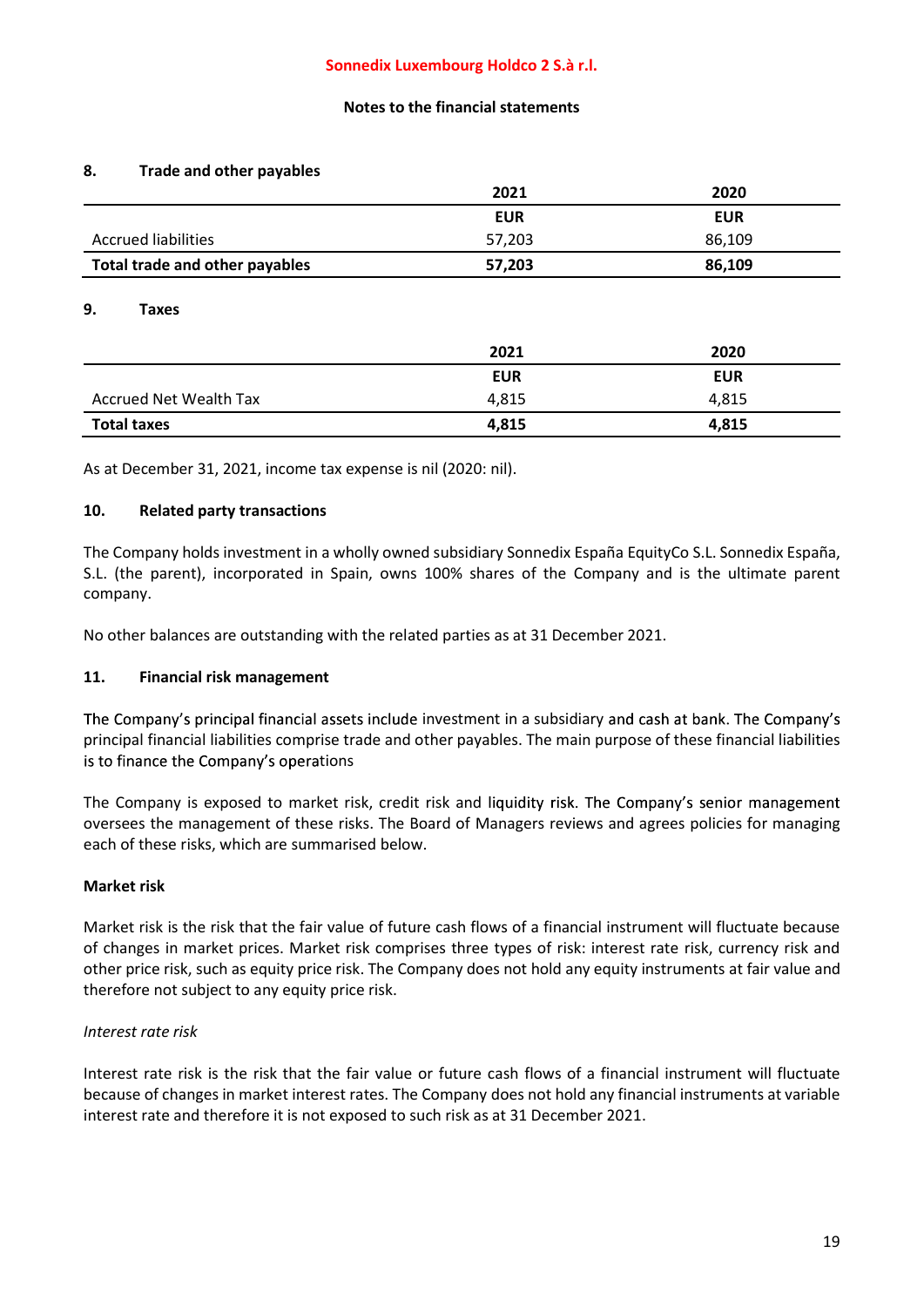#### 11. Financial risk management (continued)

#### Foreign currency risk

Foreign currency risk is the risk that the fair value or future cash flows of an exposure will fluctuate because of changes in foreign exchange rates. All Company's assets and related financing are denominated in EUR and consequently the Company is not exposed to any significant foreign currency risk.

#### Credit risk

Credit risk is the risk that counterparty will not meet its obligations under a financial instrument or customer contract, leading to a financial loss. The Company is exposed to credit risk from its financing activities, including, other receivables and deposits with banks and financial institutions. The credit risk on cash and cash equivalents is managed through the selection of high rating bank counterparty. Management is as of the opinion that this risk is limited because the counter parties are reputable banks with good credit ratings.

The carrying amount of financial assets represents the maximum credit exposure. The maximum exposure to credit risk at the end of the reporting year was as follows:

|                              | --- All amounts in EUR --- |                                           |                   |              |
|------------------------------|----------------------------|-------------------------------------------|-------------------|--------------|
|                              | Less than 12<br>months     | Greater than 1 year;<br>Less than 5 years | More than 5 years | <b>Total</b> |
|                              |                            |                                           |                   | <b>Total</b> |
| Cash and cash equivalents    | 101,855                    | ۰                                         |                   | 101,855      |
| Total as at 31 December 2020 | 101,855                    | $\blacksquare$                            |                   | 101,855      |
| Cash and cash equivalents    | 167,043                    | ۰                                         |                   | 167,043      |
| Other receivables            | 31,494                     | ٠                                         |                   | 31,494       |
| Total as at 31 December 2021 | 198,537                    | $\blacksquare$                            |                   | 198,537      |

#### Liquidity risk

Liquidity risk is the risk that the Company will encounter difficulty in meeting the obligations associated with its financial liabilities that are settled by delivering cash or another financial asset.

Prudent liquidity risk management is achieved through maintaining sufficient cash.

The following are the remaining undiscounted contractual maturities at the end of the reporting year of financial liabilities as at 31 December 2021: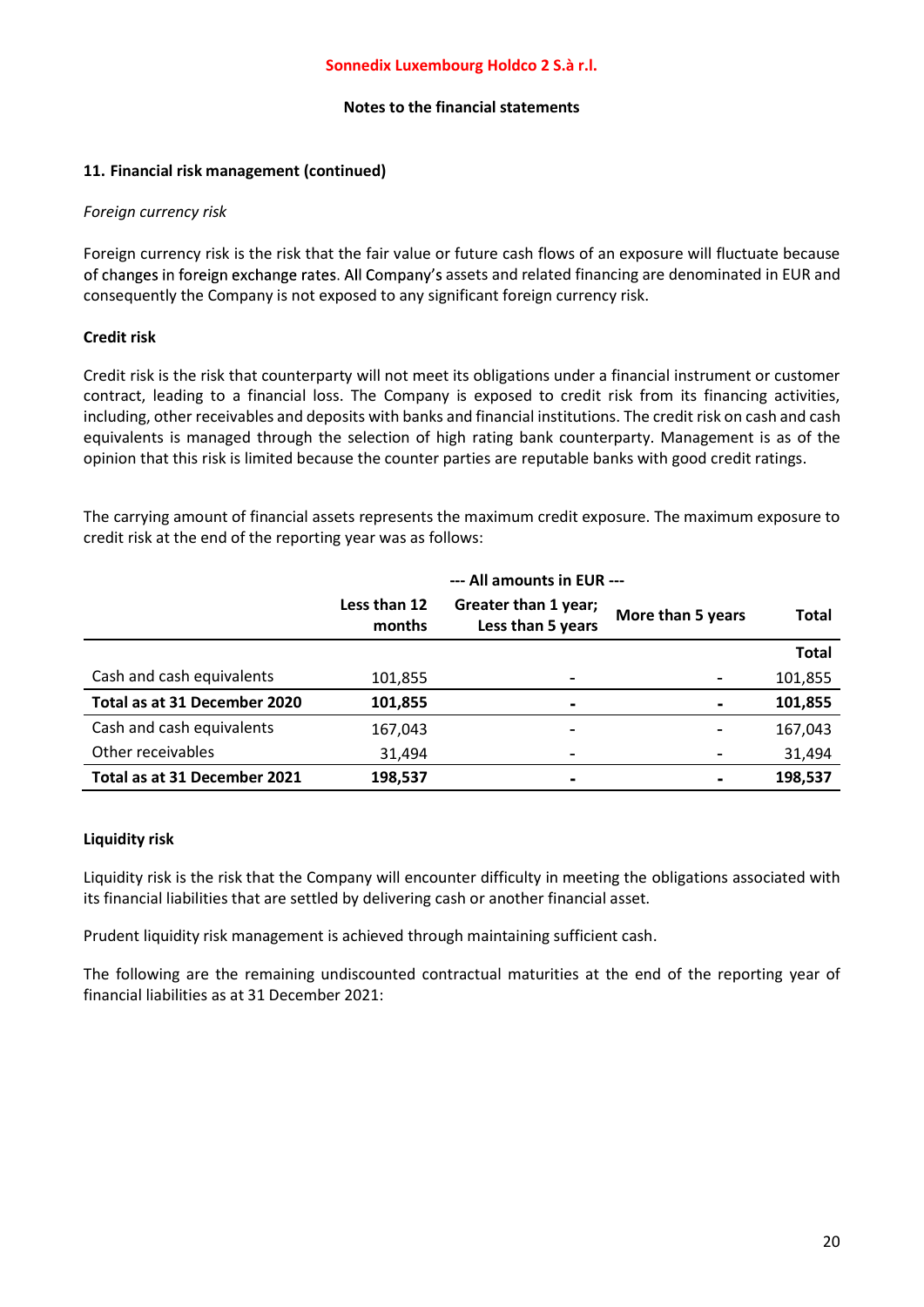#### --- All amounts in EUR --- Less than 12 months Greater than 1 year; Less than 5 years More than 5 years Total Trade and other payables 86,110 France 2008 10 and 56,110 Taxes 4,815 - 4,815 - 4,815 Total as at 31 December 2020 90,925 - - 90,925 Trade and other payables **57,203** - 57,203 - 57,203 - 57,203 Taxes 4,815 - 4,815 - 4,815 Total as at 31 December 2021 62,018 62,018 - 62,018

## 11. Financial risk management (continued)

#### 12. Capital management

For the purpose of the Company's capital management, capital includes issued capital, share premium and all other reserves attributable to the equity holders of the Company. The primary objective of the Company's capital management is to maximise the shareholder value.

The Company manages its capital structure and makes adjustments in light of changes in economic conditions. To maintain or adjust the capital structure, the Company may adjust the dividend payment to shareholders, return capital to shareholders or issue new shares. The Group monitors capital to ensure that the net equity does not fall below more than 50% of subscribed share capital of the Company.

|                      |            | 2021       | 2020       |
|----------------------|------------|------------|------------|
|                      | <b>EUR</b> | <b>EUR</b> |            |
| Issued share capital |            | 12,501     | 12,501     |
| Capital contribution |            | 193,678    | 193,678    |
| Share premium        |            | 5,430,013  | 28,439,436 |
| <b>Total</b>         |            | 5,636,192  | 28,645,615 |
| Net equity           |            | 5,410,810  | 28,441,815 |
| Percentage           |            | 96.0%      | 99.3%      |

### 13. Staff

The Company employed no staff during the year (2020: Nil).

### 14. Emoluments granted to the members of the managing and supervisory bodies and commitments in respect of retirement pensions for former members of those bodies

In 2021 no remuneration was paid to the executives or key management personnel of the Company.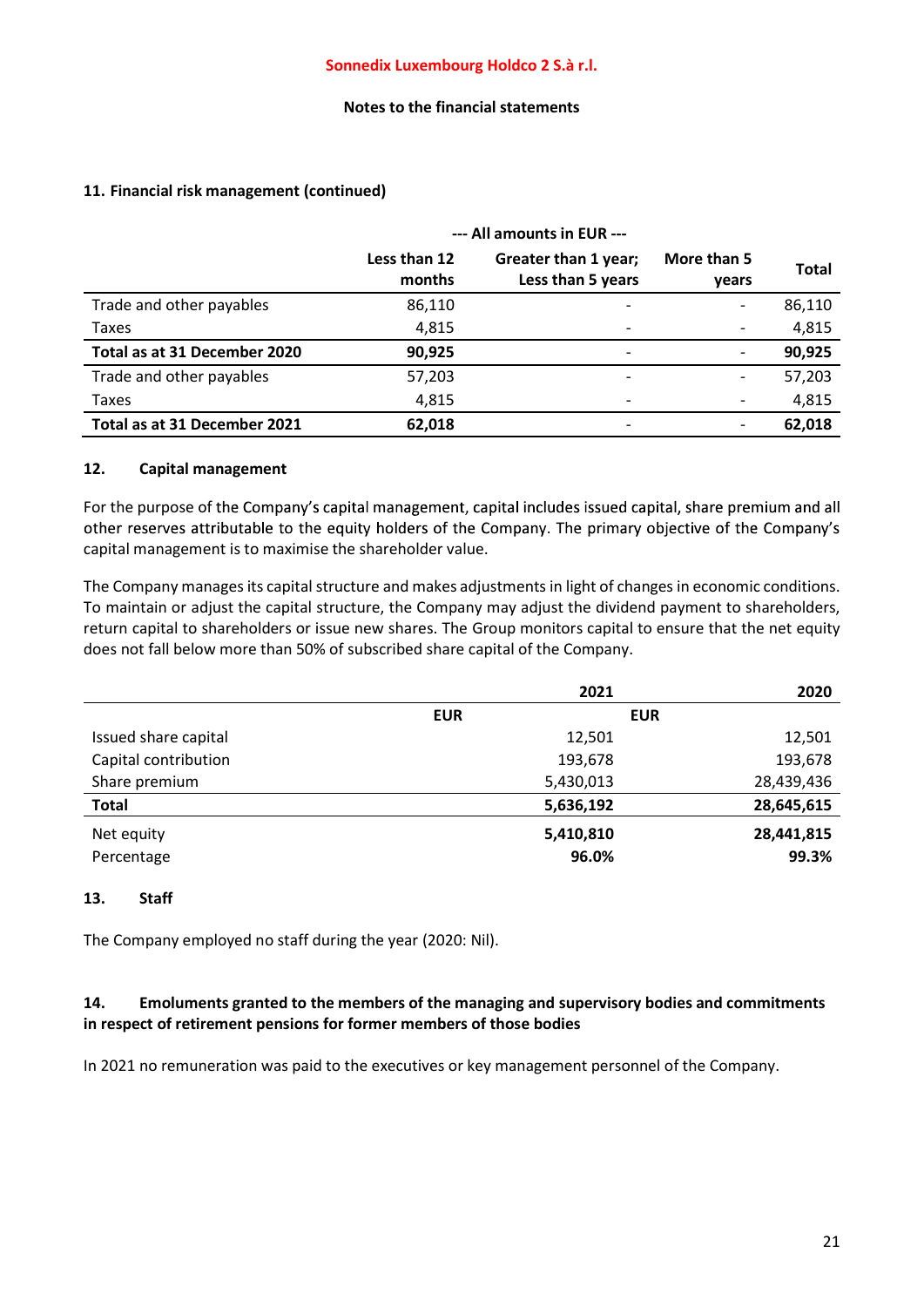### 15. Commitments and contingencies

As disclosed in note 7, the shares of the Company with all assets and liabilities, in its capacity as a guarantor, are pledged for securing the obligations arising from the issuance of bond by Sonnedix España EquityCo, S.L.

### 16. Standards issued and effective after 1 January 2021

- Amendments to IFRS 9, IAS 39, IFRS 7, IFRS 4 and IFRS 16 Interest Rate Benchmark Reform Phase 2 (issued on 27 August 2020)
- Amendments to IFRS 4 Insurance Contracts deferral of IFRS19 (issued on 25 June 2020)
- Amendments to IFRS 16 Leases: Covid-19-Related Rent Concessions beyond 30 June 2021(issued on 31 March 2021)

The adoption of the previous standards had no impact on the financial statement.

#### Standards issued but not yet effective

A number of new standards and amendments to standards are effective for annual periods beginning on or after 1 January 2021 and earlier application is permitted.

- Amendments to IAS 1 Presentation of Financial Statements and IFRS Practice Statement 2: Disclosure of Accounting policies (issued on 12 February 2021)
- Amendments to IAS 8 Accounting policies, Changes in Accounting Estimates and Errors: Definition of Accounting Estimates (issued on 12 February 2021)
- Amendments to IAS 1 Presentation of Financial Statements: Classification of Liabilities as Current or Non-current and Classification of Liabilities as Current or Non-current - Deferral of Effective Date (issued on 23 January 2020 and 15 July 2020 respectively)
- IFRS 17 Insurance Contracts (issued on 18 May 2017); including Amendments to IFRS 17 (issued on 25 June 2020)
- Amendments to IFRS 3 Business Combinations; IAS 16 Property, Plant and Equipment; IAS 37 Provisions, Contingent Liabilities and Contingent Assets; and Annual Improvements 2018-2020 (All issued 14 May 2020)
- Amendments to IAS 12 Income Taxes: Deferred Tax related to Assets and Liabilities arising from a Single Transaction (issued on 7 May 2021)
- Amendments to IFRS 17 Insurance contracts: Initial Application of IFRS 17 and IFRS 9 Comparative Information (issued on 9 December 2021)

The Board of Managers anticipates that the adoption of the above standards will have no material impact on the financial statements.